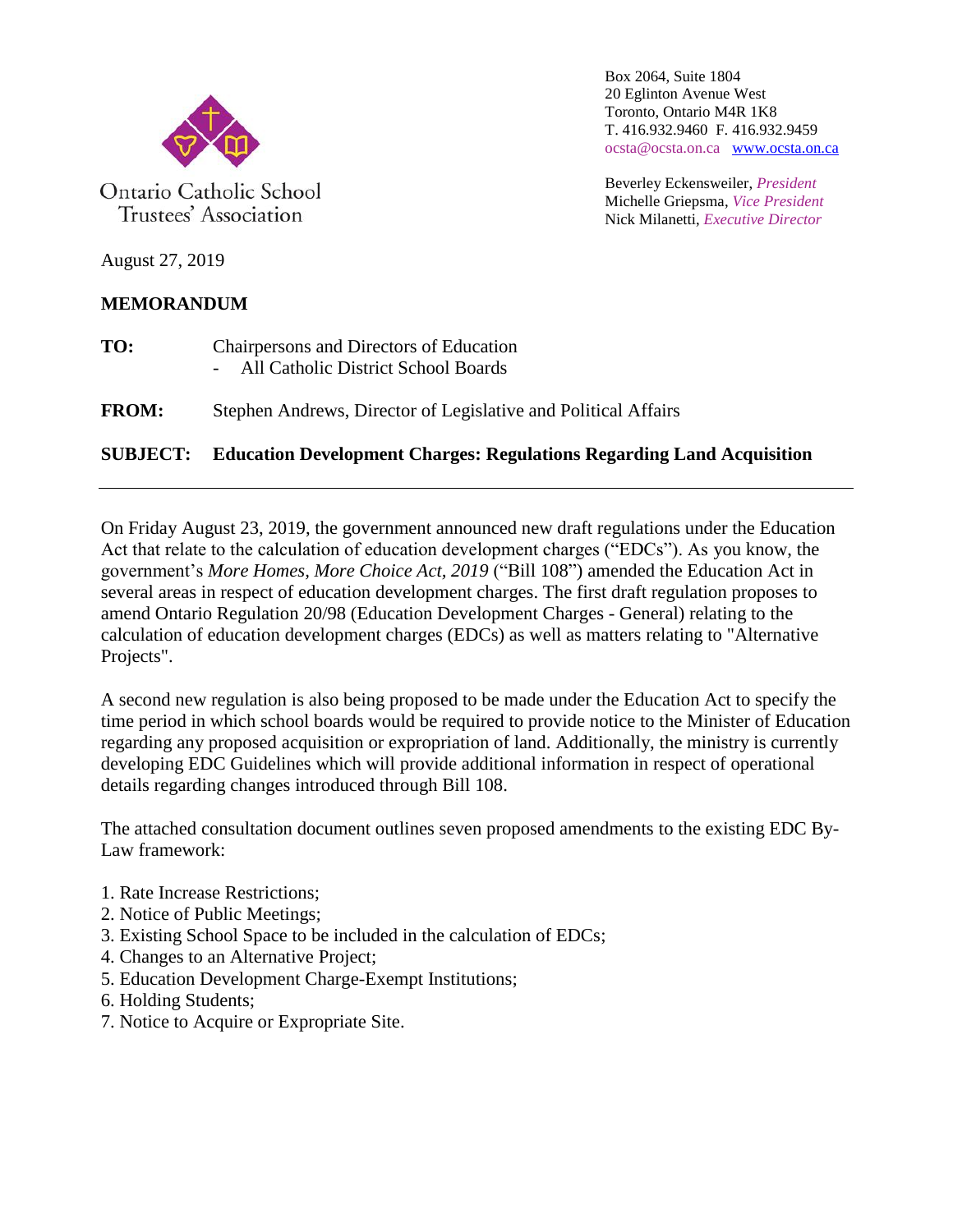### **Impact on School Boards and Developers**

According to the regulatory posting, these proposals would impact developers by lowering the education development charges rates that are paid, or in the case of a Localized Education Development Agreement, may entirely eliminate the requirement for a land owner to pay education development charges. The financial impact of these changes will vary widely according to each school board, the size and type of development and local economic factors.

These proposals would impact school boards, by requiring additional administrative steps, specifically with respect to providing advanced notification to the Minister of Education of a proposed acquisition of land. School boards could also be impacted where they choose to pursue alternative projects or localized education development agreements, as significant due diligence, planning and comprehensive project development could be required. The financial impact of these changes will vary widely, ranging from a single administrative request to a multi-year planning and construction project.

## **Next Steps**

If you have any thoughts regarding the attached material please forward them to us. We would also encourage affected boards to share any information on these proposed changes with OCSTA and consider developing their own submissions. The deadline for submissions is October 7, 2019 to the Capital Programs Branch of the Ministry of Education.

We trust that this summary is of assistance. Any questions may be directed to Dan Duszczyszyn at 519-835-0212 or email: dduszczyszyn@ocsta.on.ca or Steve Andrews at [sandrews@ocsta.on.ca.](mailto:sandrews@ocsta.on.ca)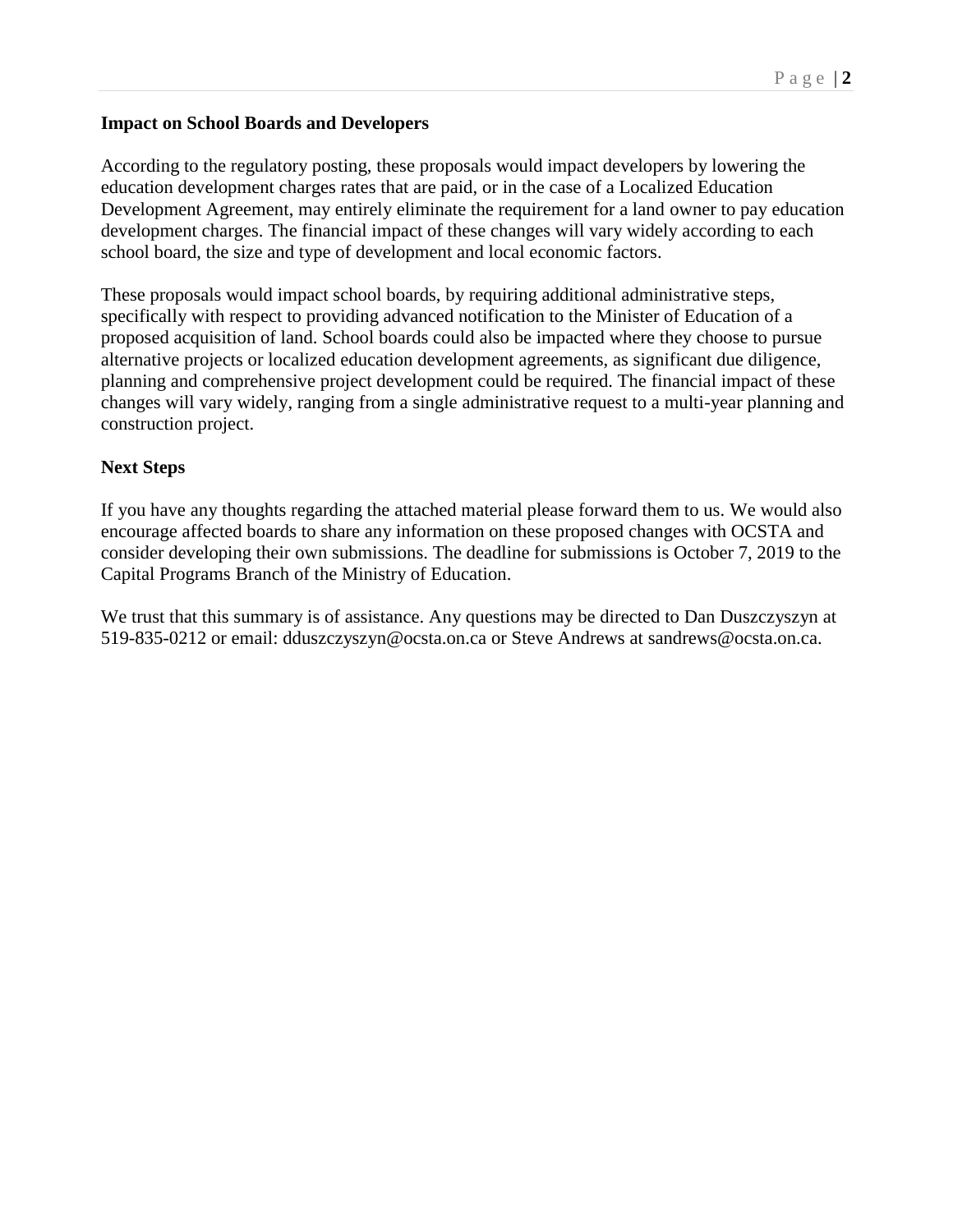### **Education Act**

# **ONTARIO REGULATION 20/98 EDUCATION DEVELOPMENT CHARGES — GENERAL**

<span id="page-2-2"></span>**Consolidation Period:** From March 29, 2019 to the [e-Laws currency date.](http://www.e-laws.gov.on.ca/navigation?file=currencyDates&lang=en)

Last amendment: [55/19.](https://www.ontario.ca/laws/regulation/R19055)

Legislative History: 151/98, 473/98, [136/00,](https://www.ontario.ca/laws/regulation/R00136) [95/02,](https://www.ontario.ca/laws/regulation/R02095) [66/03,](https://www.ontario.ca/laws/regulation/R03066) [366/10,](https://www.ontario.ca/laws/regulation/R10366) [162/11,](https://www.ontario.ca/laws/regulation/R11162) [350/17,](https://www.ontario.ca/laws/regulation/R17350) [438/18,](https://www.ontario.ca/laws/regulation/R18438) [55/19.](https://www.ontario.ca/laws/regulation/R19055) *This is the English version of a bilingual regulation.*

### **CONTENTS**

|                 |                                                                        | Sections       |
|-----------------|------------------------------------------------------------------------|----------------|
| <b>PART I</b>   | <b>INTERPRETATION</b>                                                  |                |
|                 | <b>DEFINITIONS</b>                                                     | 1              |
|                 | <b>EXCLUSION FROM EDUCATION LAND COSTS - EXCESS LAND</b>               | $\overline{c}$ |
| <b>PART II</b>  | <b>EXEMPTIONS</b>                                                      |                |
|                 | <b>ADDITIONAL DWELLING UNIT EXEMPTION</b>                              | 3              |
|                 | <b>REPLACEMENT OF DWELLING UNIT EXEMPTION</b>                          | 4              |
|                 | <b>REPLACEMENT OF NON-RESIDENTIAL BUILDING EXEMPTION</b>               | 5              |
|                 | <b>TORONTO RAILWAY LANDS EXEMPTION</b>                                 | 6              |
| <b>PART III</b> | DETERMINATION OF CHARGES AND PASSAGE OF BY-LAW                         |                |
|                 | <b>DETERMINATION OF EDUCATION DEVELOPMENT CHARGES</b>                  | 7              |
|                 | <b>APPLICATION OF CHARGE IF BASED ON DECLARED VALUE OF DEVELOPMENT</b> | 8              |
|                 | <b>BACKGROUND STUDY CONTENTS</b>                                       | $\mathbf Q$    |
|                 | <b>CONDITIONS OF PASSAGE OF BY-LAW</b>                                 | 10             |
|                 | <b>NOTICE OF PUBLIC MEETING</b>                                        | 11             |
|                 | <b>NOTICE OF BY-LAW</b>                                                | 12             |
| <b>PART IV</b>  | <b>AMENDMENT TO BY-LAW</b>                                             |                |
|                 | RE-DETERMINATION OF EDUCATION DEVELOPMENT CHARGES                      | 13             |
|                 | NOTICE OF PROPOSED AMENDMENT TO BY-LAW                                 | 14             |
|                 | NOTICE OF THE PASSAGE OF AMENDING BY-LAW                               | 15             |
| <b>PART V</b>   | <b>MISCELLANEOUS</b>                                                   |                |
|                 | <b>EDUCATION DEVELOPMENT CHARGE ACCOUNT</b>                            | $16-16.1$      |
|                 | <b>EXPIRY OF BY-LAWS - SPECIAL RULE</b>                                | 17             |
|                 | <b>INTEREST</b>                                                        | 18             |
|                 | <b>REGIONS</b>                                                         | 19             |
|                 | <b>MONTHLY REPORTS</b>                                                 | 20             |
|                 | <b>PAMPHLETS EXPLAINING BY-LAW</b>                                     | 21             |
| <b>PART VI</b>  | TRANSITION FROM OLD DEVELOPMENT CHARGES ACT                            |                |
|                 | <b>SUCCESSOR BOARDS</b>                                                | 22             |
|                 | <b>JOINT EDUCATION DEVELOPMENT CHARGE ACCOUNTS</b>                     | 23             |
|                 | <b>MONTHLY REPORTS FOR CONTINUED BY-LAWS</b>                           | $24 - 25$      |
| <b>Schedule</b> | Regions                                                                |                |

#### **PART I INTERPRETATION**

#### **DEFINITIONS**

<span id="page-2-1"></span><span id="page-2-0"></span>**1.** (1)For the purposes of Division E of Part IX of the Act and in this Regulation,

"existing industrial building" means a building used for or in connection with,

(a) manufacturing, producing, processing, storing or distributing something,

- (b) research or development in connection with manufacturing, producing or processing something,
- (c) retail sales by a manufacturer, producer or processor of something they manufactured, produced or processed, if the retail sales are at the site where the manufacturing, production or processing takes place,

(d) office or administrative purposes, if they are,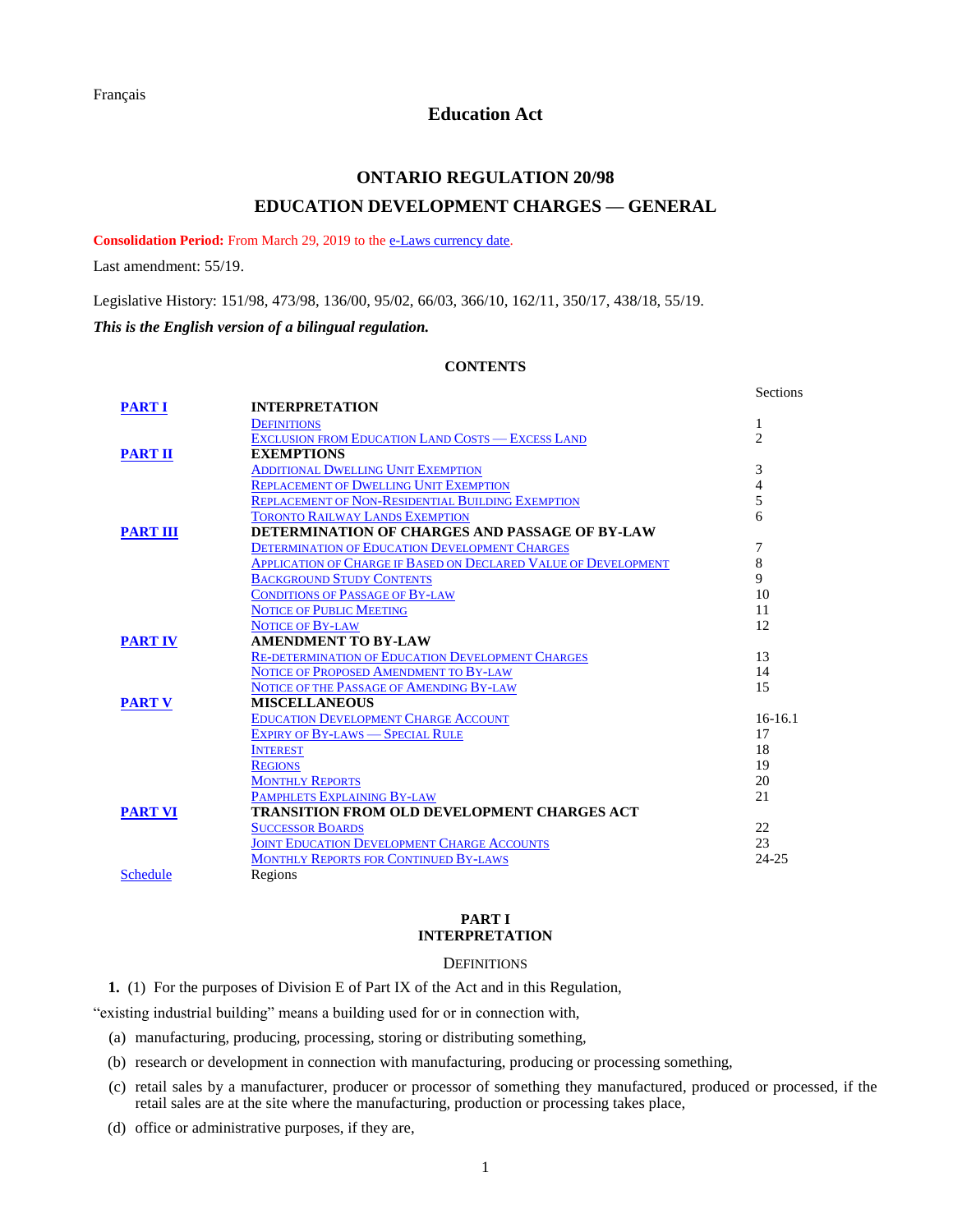- (i) carried out with respect to manufacturing, producing, processing, storage or distributing of something, and
- (ii) in or attached to the building or structure used for that manufacturing, producing, processing, storage or distribution; ("immeuble industriel existant")
- "gross floor area" means the total floor area, measured between the outside of exterior walls or between the outside of exterior walls and the centre line of party walls dividing the building from another building, of all floors above the average level of finished ground adjoining the building at its exterior walls; ("surface de plancher hors oeuvre brute")
- "growth-related net education capital cost" means the net education capital cost reasonably attributable to the need for such net education capital cost that is attributed to or will result from development in all or part of the area of jurisdiction of a board and, for the purpose of this definition, "net education capital cost" has the same meaning as in Part III of the *Development Charges Act* as that Act read on January 31, 1998. ("dépense en capital nette à fin scolaire liée à la croissance") O. Reg. 20/98, s. 1; O. Reg. 136/00, s. 1; O. Reg. 95/02, s. 1 (1).
	- (2) References in this Regulation to the "board-determined GFA" are references to,
	- (a) the gross floor area as determined under the applicable education development charge by-law, if the expression "gross floor area" is defined in the by-law; or
	- (b) the gross floor area as defined in subsection (1), if the applicable education development charge by-law does not contain a definition of "gross floor area". O. Reg. 95/02, s. 1 (2).

#### EXCLUSION FROM EDUCATION LAND COSTS — EXCESS LAND

<span id="page-3-0"></span>**2.** (1) Costs that are attributable to excess land of a site are prescribed, for the purposes of paragraph 2 of subsection 257.53 (3) of the Act, as costs that are not education land costs. O. Reg. 20/98, s. 2 (1).

(2) Subsection (1) does not apply to costs described in paragraph 5 of subsection 257.53 (2) of the Act. O. Reg. 20/98, s. 2 (2).

(3) Land is not excess land if it is reasonably necessary,

- (a) to meet a legal requirement relating to the site; or
- (b) to allow the facilities for pupil accommodation that the board intends to provide on the site to be located there and to provide access to those facilities. O. Reg. 20/98, s. 2 (3).
- (4) This section does not apply to land,
- (a) that has already been acquired by the board before February 1, 1998; or
- (b) in respect of which there is an agreement, entered into before February 1, 1998, under which the board is required to, or has an option to, purchase the land. O. Reg. 20/98, s. 2 (4).
- (5) In this section,
- "excess land" means the part of a school site that exceeds the maximum area determined, under Table 1 or Table 2 to this section, based on the number of pupils that can be accommodated in the school to be built on the site.

#### TABLE 1

#### ELEMENTARY SCHOOLS

| Item             | Column 1         | Column 2             |
|------------------|------------------|----------------------|
|                  | Number of pupils | Maximum area (acres) |
|                  | 1 to 400         |                      |
| 2.               | 401 to 500       |                      |
| $\overline{3}$ . | 501 to 600       |                      |
|                  | 601 to 700       |                      |
|                  | 701 or more      |                      |

### TABLE 2 SECONDARY SCHOOLS

| Item             | Column 1         | Column <sub>2</sub>  |
|------------------|------------------|----------------------|
|                  | Number of pupils | Maximum area (acres) |
|                  | 1 to 1000        | 12                   |
| 2.               | 1001 to 1100     | 13                   |
| 3.               | 1101 to 1200     | 14                   |
| 4.               | 1201 to 1300     | 15                   |
| 5.               | 1301 to 1400     | 16                   |
| $\overline{6}$ . | 1401 to 1500     | 17                   |
|                  | 1501 or more     | 18                   |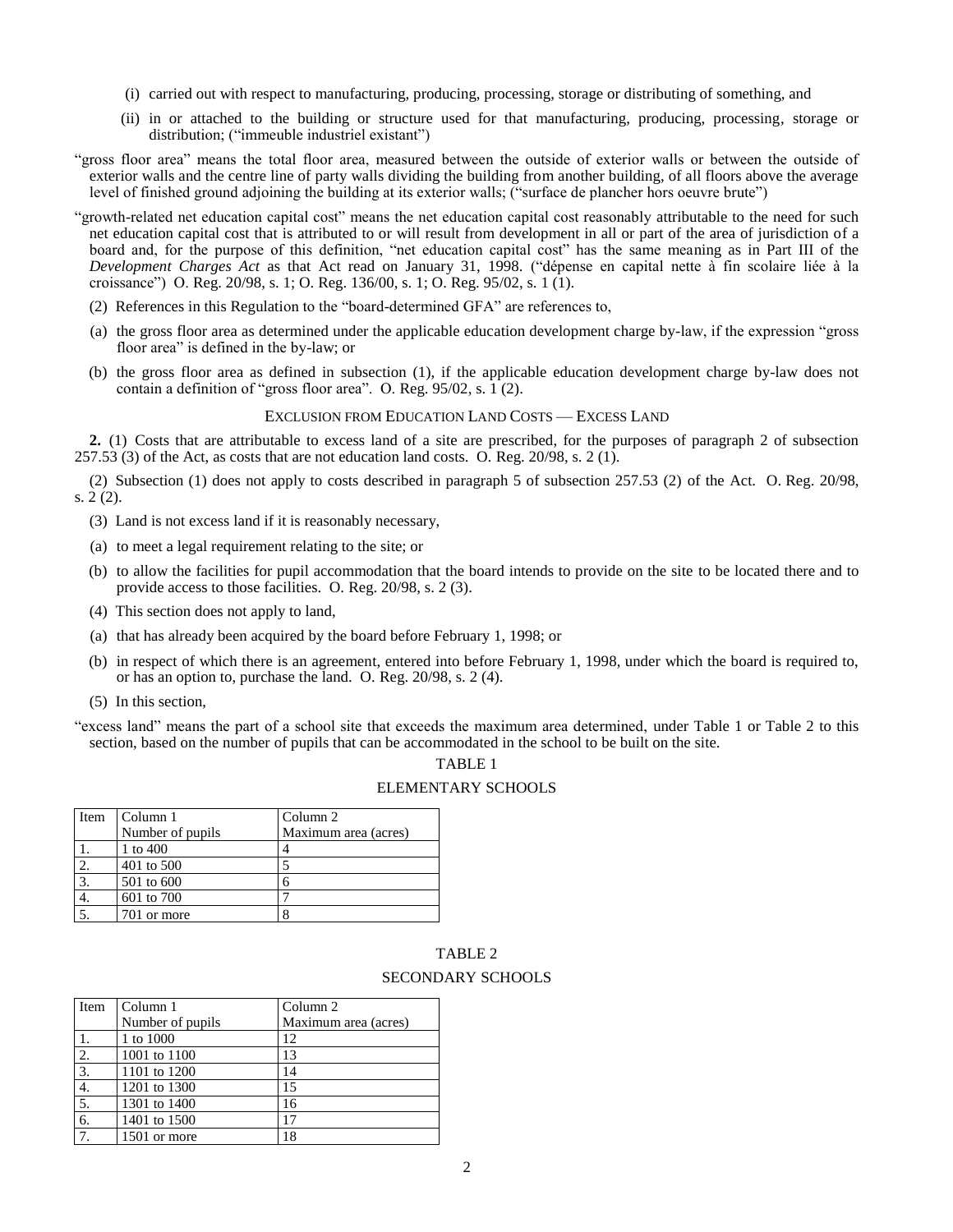#### **PART II EXEMPTIONS**

#### ADDITIONAL DWELLING UNIT EXEMPTION

<span id="page-4-1"></span><span id="page-4-0"></span>**3.** For the purposes of clause 257.54 (3) (b) of the Act, the following table sets out the name and description of the classes of residential buildings that are prescribed, the maximum number of additional dwelling units that are prescribed for buildings in those classes and the restrictions for each class.

| Name of class of<br>residential building       | Description of class of residential<br>buildings                                                                                                                     | Maximum number of<br>additional dwelling units | <b>Restrictions</b>                                                                                                                                                              |
|------------------------------------------------|----------------------------------------------------------------------------------------------------------------------------------------------------------------------|------------------------------------------------|----------------------------------------------------------------------------------------------------------------------------------------------------------------------------------|
| Single detached<br>dwellings                   | Residential buildings, each of which<br>contains a single dwelling unit, that are not<br>attached to other buildings.                                                | Two                                            | The total gross floor area of the<br>additional dwelling unit or units must<br>be less than or equal to the gross floor<br>area of the dwelling unit already in<br>the building. |
| Semi-detached<br>dwellings or row<br>dwellings | Residential buildings, each of which<br>contains a single dwelling unit, that have<br>one or two vertical walls, but no other<br>parts, attached to other buildings. | <b>One</b>                                     | The gross floor area of the additional<br>dwelling unit must be less than or<br>equal to the gross floor area of the<br>dwelling unit already in the building.                   |
| Other residential<br>buildings                 | A residential building not in another class<br>of residential building described in this<br>table.                                                                   | One                                            | The gross floor area of the additional<br>dwelling unit must be less than or<br>equal to the gross floor area of the<br>smallest dwelling unit already in the<br>building.       |

O. Reg. 20/98, s. 3; O. Reg. 95/02, s. 2.

#### REPLACEMENT OF DWELLING UNIT EXEMPTION

<span id="page-4-2"></span>**4**. (1) Subject to subsection (2), a board shall exempt an owner with respect to the replacement, on the same site, of a dwelling unit that was destroyed by fire, demolition or otherwise, or that was so damaged by fire, demolition or otherwise as to render it uninhabitable. O. Reg. 20/98, s. 4 (1).

(2) A board is not required to exempt an owner if the building permit for the replacement dwelling unit is issued more than two years after,

- (a) the date the former dwelling unit was destroyed or became uninhabitable; or
- <span id="page-4-3"></span>(b) if the former dwelling unit was demolished pursuant to a demolition permit issued before the former dwelling unit was destroyed or became uninhabitable, the date the demolition permit was issued. O. Reg. 20/98, s. 4 (2).

#### REPLACEMENT OF NON-RESIDENTIAL BUILDING EXEMPTION

**5.** (1) Subject to subsections (2) and (3), a board shall exempt an owner with respect to the replacement, on the same site, of a non-residential building that was destroyed by fire, demolition or otherwise, or that was so damaged by fire, demolition or otherwise as to render it unusable. O. Reg. 20/98, s. 5 (1).

(2) If the board-determined GFA of the non-residential part of the replacement building exceeds the board-determined GFA of the non-residential part of the building being replaced, the board is only required to exempt the owner with respect to the portion of the education development charge calculated in accordance with the following formula:

Exempted portion =  $[GFA(old) \div GFA(new)] \times EDC$ 

where,

"Exempted portion" means the portion of the education development charge that the board is required to exempt,

"GFA (old)" means the board-determined GFA of the non-residential part of the building being replaced,

"GFA (new)" means the board-determined GFA of the non-residential part of the replacement building,

"EDC" means the education development charge that would be payable in the absence of the exemption.

O. Reg. 95/02, s. 3.

(3) A board is not required to exempt an owner if the building permit for the replacement building is issued more than five years after,

(a) the date the former building was destroyed or became unusable; or

(b) if the former building was demolished pursuant to a demolition permit issued before the former building was destroyed or became unusable, the date the demolition permit was issued. O. Reg. 20/98, s. 5 (3).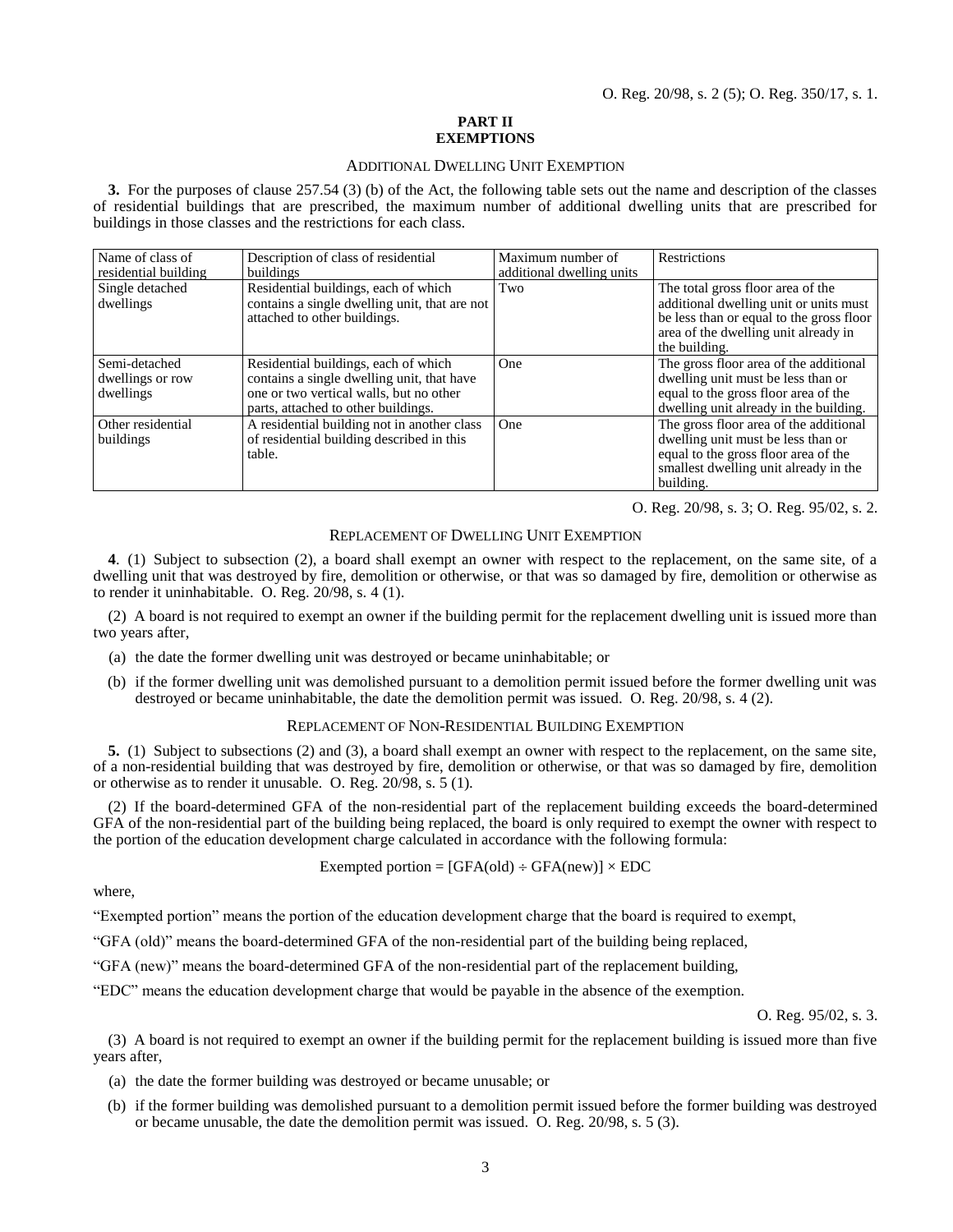<span id="page-5-0"></span>(4) This section does not apply with respect to education development charges on residential development. O. Reg. 20/98, s. 5 (4).

### TORONTO RAILWAY LANDS EXEMPTION

**6.** (1) In this section,

"agreement" means the agreement entitled "Development Levy Agreement — Railway Lands Central and West" made as of October 21, 1994 among The Corporation of the City of Toronto, Canadian National Railway Company, CN Transactions Inc., The Board of Education for the City of Toronto, Metropolitan Separate School Board and The Metropolitan Toronto School Board, and registered in the Land Registry Office for the Land Titles Division of Metropolitan Toronto (No. 66) as Instrument No. C920254; ("entente")

"lands" means the lands described in Schedules A and B to the agreement. ("terrains") O. Reg. 20/98, s. 6 (1).

<span id="page-5-1"></span>(2) A board shall exempt an owner from education development charges on the lands to the extent provided for in the agreement. O. Reg. 20/98, s. 6 (2).

#### **PART III**

### **DETERMINATION OF CHARGES AND PASSAGE OF BY-LAW**

#### DETERMINATION OF EDUCATION DEVELOPMENT CHARGES

<span id="page-5-2"></span>**7.** Before an education development charge by-law is passed, the board shall do the following for the purposes of determining the education development charges:

- 1. The board shall estimate the number of new dwelling units in the area in which the charges are to be imposed for each of the years, for a period chosen by the board of up to 15 years, immediately following the day the board intends to have the by-law come into force. The board's estimate shall include only new dwelling units in respect of which education development charges may be imposed.
- 2. The board shall identify different types of new dwelling units and estimate, for each type, the average number of new school pupils generated by each new dwelling unit who will attend schools of the board.
- 3. For each of the years referred to in paragraph 1, the board shall estimate the total number of new school pupils using the estimated number of new dwelling units and the estimated average number of new school pupils generated by each new dwelling unit and, subtracting from that number, the number of existing school pupil places that, in the opinion of the board, could reasonably be used to accommodate those new school pupils.
- 4. The board shall estimate the net education land cost for the school sites required to provide pupil places for the number of new school pupils estimated under paragraph 3.
- 5. The board shall estimate the balance of the education development charge account, if any, relating to the area in which the charges are to be imposed. The estimate shall be an estimate of the balance immediately before the day the board intends to have the by-law come into force.
- 6. The board shall adjust the net education land cost with respect to any balance estimated under paragraph 5. If the balance is positive, the balance shall be subtracted from the cost. If the balance is negative, the balance shall be converted to a positive number and added to the cost.
- 7. The net education land cost as adjusted, if necessary, under paragraph 6, is the growth-related net education land cost.
- 8. The board shall choose the percentage of the growth-related net education land cost that is to be funded by charges on residential development and the percentage, if any, that is to be funded by charges on non-residential development. The percentage that is to be funded by charges on non-residential development shall not exceed 40 per cent.
- 9. The board shall determine the charges on residential development subject to the following:
	- i. The charges shall be expressed as a rate per new dwelling unit.
	- ii. The rate shall be the same throughout the area in which charges are to be imposed under the by-law.
	- iii. The rate shall be an amount that does not exceed the maximum rate, which is determined for each year of the proposed by-law by taking the lesser of,
		- A. the rate that, if applied over the period referred to in paragraph 1 to the estimated residential development in the area to which the by-law would apply and for which charges may be imposed, would not exceed the percentage of the forecasted growth-related net education land cost that is to be funded by charges on residential development, and
		- B. the rate determined under paragraph 9.1.
- 9.1 The rate referred to in sub-subparagraph 9 iii B shall be determined as follows:
	- i. In respect of the first year of the by-law, take the greater of,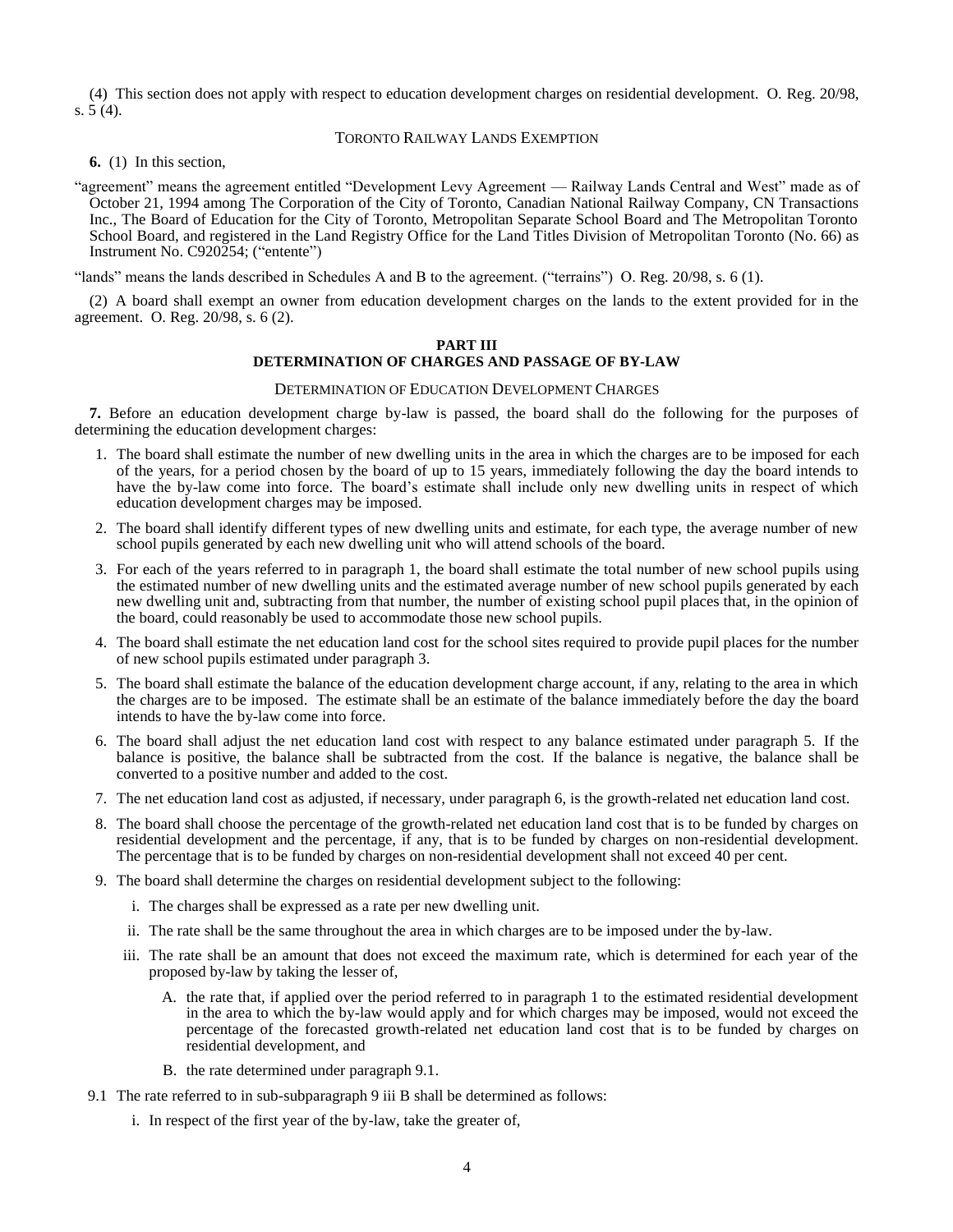- A. the product of 1.05 and,
	- 1. if a by-law is currently in force, the residential rate set out in that by-law that would apply, on the day immediately before the day the proposed by-law would come into force, to the area to which the proposed by-law would apply, or
	- 2. if a by-law is not currently in force, the residential rate set out in the most recent by-law that would have applied, on the day that by-law expired, to the area to which the proposed by-law would apply, and
- B. the sum of \$300 and,
	- 1. if a by-law is currently in force, the residential rate set out in that by-law that would apply, on the day immediately before the day the proposed by-law would come into force, to the area to which the proposed by-law would apply, or
	- 2. if a by-law is not currently in force, the residential rate set out in the most recent by-law that would have applied, on the day that by-law expired, to the area to which the proposed by-law would apply.
- ii. In respect of the second year of the by-law and each subsequent year, if applicable, take the greater of,
	- A. the product of 1.05 and the residential rate determined under subparagraph 9 iii in respect of the previous year of the by-law, and
	- B. the sum of \$300 and the residential rate determined under subparagraph 9 iii in respect of the previous year of the by-law.
- 10. Despite paragraph 9, if the board intends to impose different charges on different types of residential development, the board shall determine,
	- i. the percentage of the growth-related net education land cost to be funded by charges on residential development that is to be funded by each type of residential development, and
	- ii. the charges on each type of residential development, subject to the rules in subparagraphs 9 i, ii and iii.
- 11. If charges are to be imposed on non-residential development, the board shall determine the charges, subject to the following:
	- i. The charges shall be expressed as one of the following types of rate, as selected by the board:
		- A. A rate to be applied to the board-determined GFA of the development.
		- B. A rate to be applied to the declared value of the development.
	- ii. The board may choose to have one type of rate for some parts of the area in which charges are to be imposed and the other type of rate to apply to the other parts of the area in which charges are to be imposed.
	- iii. The board may not choose to have both types of rate apply within a municipality.
	- iv. If only one type of rate applies under the by-law, the rate shall be the same throughout the area in which charges are to be imposed under the by-law.
	- v. If both types of rate are to apply under the by-law, each of those rates shall be the same throughout the area in which each type of rate applies.
	- vi. The rate (or rates if both types of rate are to apply under the by-law) shall be a rate determined such that it does not exceed the maximum rate, which is determined for each year of the proposed by-law by taking the lesser of,
		- A. the rate (or rates if both types of rate are to apply under the by-law) that, if applied over the period referred to in paragraph 1 to the estimated non-residential development in the area to which the by-law would apply and for which charges may be imposed, would not exceed the percentage of the forecasted growth-related net education land cost that is to be funded by charges on non-residential development, and
		- B. the rate (or rates if both types of rate are to apply under the by-law) determined under paragraph 12.
- 12. A rate referred to in sub-subparagraph 11 vi B shall be determined as follows:
	- i. In respect of the first year of the by-law, take the product of 1.05 and,
		- A. if a by-law is currently in force, the non-residential rate set out in that by-law that would apply, on the day immediately before the day the proposed by-law would come into force, to the area to which the proposed by-law would apply, or
		- B. if a by-law is not currently in force, the non-residential rate set out in the most recent by-law that would have applied, on the day that by-law expired, to the area to which the proposed by-law would apply.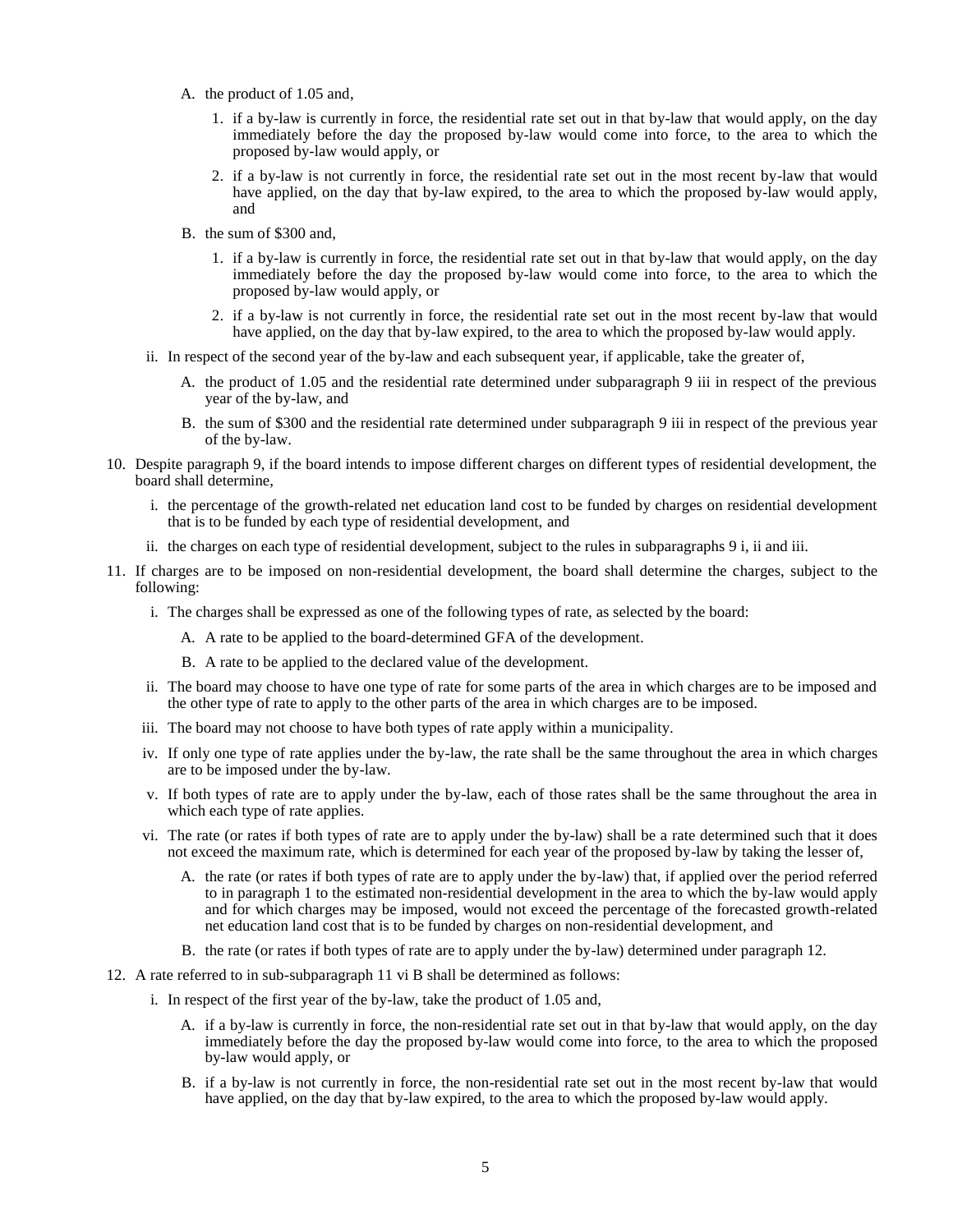ii. In respect of the second year of the by-law and each subsequent year, if applicable, take the product of 1.05 and the non-residential rate determined under subparagraph 11 vi in respect of the previous year of the by-law. O. Reg. 438/18, s. 1; O. Reg. 55/19, s. 1.

#### APPLICATION OF CHARGE IF BASED ON DECLARED VALUE OF DEVELOPMENT

<span id="page-7-0"></span>**8.** An education development charge expressed as a rate to be applied to the declared value of a development shall be applied to the declared value used to calculate the building permit fee, if that fee is calculated using the declared value of the development. O. Reg. 20/98, s. 8.

### BACKGROUND STUDY CONTENTS

<span id="page-7-1"></span>**9.** The following information is prescribed, for the purposes of clause 257.61 (2) (d) of the Act, as information that must be included in the education development charge background study relating to an education development charge by-law:

- 1. The following estimates that the board intends to use in determining the education development charges:
	- i. The board's estimates under paragraph 1 of section 7, for each of the years for which estimates are made, of the number of new dwelling units in the area in which the charges are to be imposed.
	- ii. The board's estimates under paragraph 2 of section 7, for each type of new dwelling unit identified by the board, of the average number of new school pupils generated by each new dwelling unit who will attend schools of the board.
	- iii. The board's estimates under paragraph 3 of section 7, for each of the years for which estimates are made, of the total number of new school pupils, without the adjustments set out in that paragraph being made and with the adjustments set out in that paragraph being made.
- 2. For each school site, the net education land cost of which the board intends to include in its estimation under paragraph 4 of section 7,
	- i. the location of the site,
	- ii. the area of the site,
	- iii. the estimated education land costs of the site, and
	- iv. the number of pupil places the board estimates will be provided by the school to be built on the site and the number of those pupil places that the board estimates will be used to accommodate the number of new school pupils estimated under paragraph 3 of section 7. O. Reg. 438/18, s. 2.

#### CONDITIONS OF PASSAGE OF BY-LAW

<span id="page-7-2"></span>**10.** The following conditions are prescribed, for the purposes of subsection 257.54 (6) of the Act, as conditions that must be satisfied in order for a board to pass an education development charge by-law:

- 1. The Minister has approved,
	- i. the board's estimates under paragraph 3 of section 7, for each of the years required under that paragraph, of the total number of new school pupils, without the adjustments set out in that paragraph being made, and
	- ii. the board's estimates of the number of school sites used by the board to determine the net education land cost under paragraph 4 of section 7.
- 2. At least one of the following conditions:
	- i. The estimated average number of elementary school pupils of the board over the five years immediately following the day the board intends to have the by-law come into force exceeds the total capacity of the board to accommodate elementary school pupils throughout its jurisdiction on the day the by-law is passed.
	- ii. The estimated average number of secondary school pupils of the board over the five years immediately following the day the board intends to have the by-law come into force exceeds the total capacity of the board to accommodate secondary school pupils throughout its jurisdiction on the day the by-law is passed.
	- iii. At the time of expiry of the board's last education development charge by-law that applies to all or part of the area in which the charges would be imposed, the balance in the education development charge account is less than the amount required to pay outstanding commitments to meet growth-related net education land costs, as calculated for the purposes of determining the education development charges imposed under that by-law.
- 3. The board has given a copy of the education development charge background study relating to the by-law to the Minister and to each board having jurisdiction within the area to which the by-law would apply.
- 4. The area in which the board proposes to have charges imposed under its proposed by-law is the same area that was the subject of the education development charge by-law in force on August 31, 2018.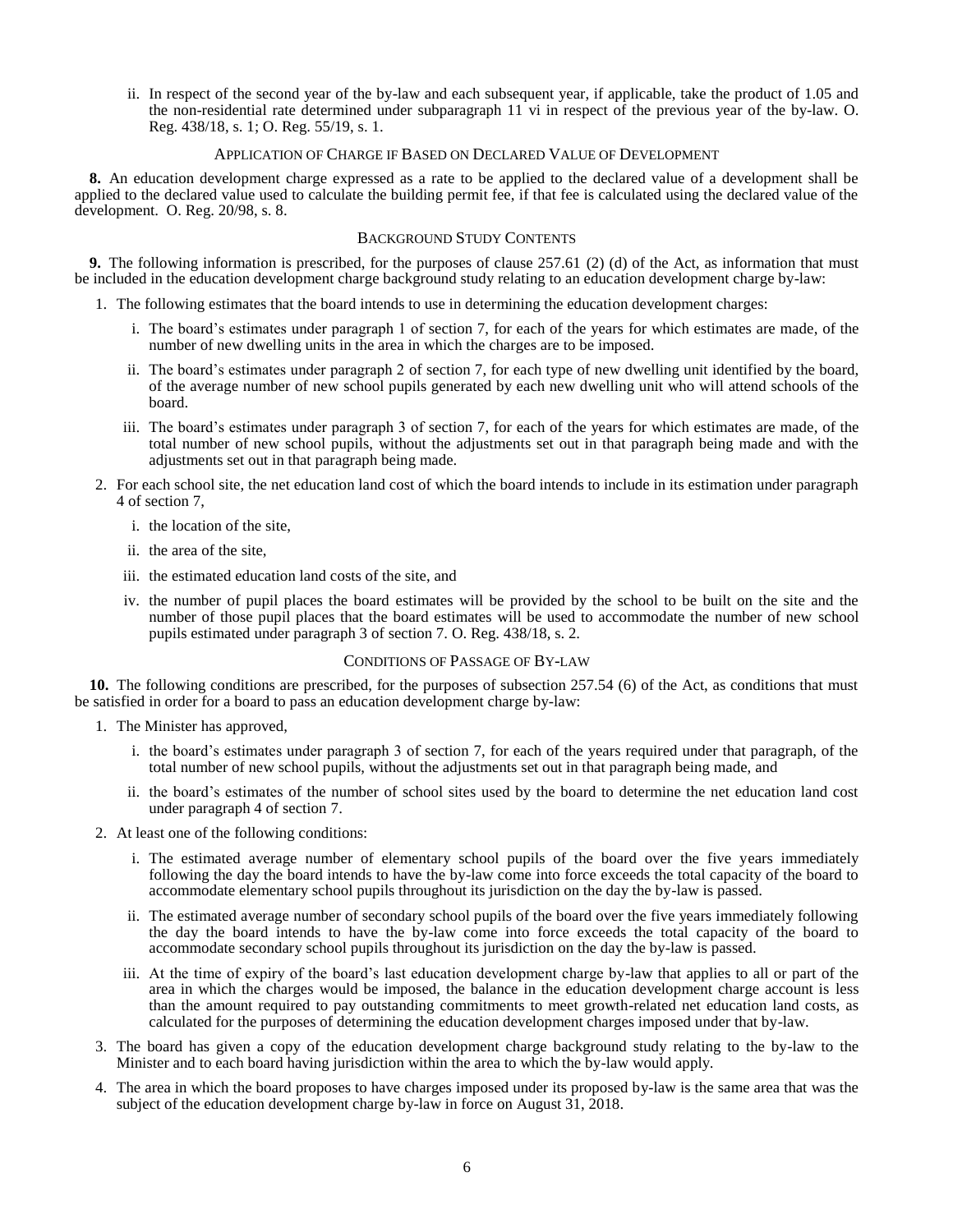5. The board provides information related to the background study or the calculation of education development charges under section 7, if the Minister requests such information after reviewing the background study submitted under paragraph 3. O. Reg. 438/18, s. 2.

### NOTICE OF PUBLIC MEETING

<span id="page-8-0"></span>**11.** (1) The notice of the public meeting the board is required to give under clause 257.63 (1) (b) of the Act shall be given in one of the following ways:

- 1. To every owner of land in the area to which the proposed by-law would apply, by personal service, fax or mail.
- 2. By publication in a newspaper that is, in the secretary of the board's opinion, of sufficiently general circulation in the area to which the proposed by-law would apply to give the public reasonable notice of the meeting. O. Reg. 20/98, s. 11 (1).

(2) For the purposes of paragraph 1 of subsection (1), the owners are the owners shown on the last revised assessment roll, subject to any written notice of a change of ownership of land the secretary of the board may have received. A notice given by mail to an owner shall be mailed to the address shown on the last revised assessment roll or, if applicable, to the address shown on the notice of a change of ownership of land received by the secretary of the board. O. Reg. 20/98, s. 11 (2).

### NOTICE OF BY-LAW

<span id="page-8-1"></span>**12.** (1) This section applies to the notices relating to the passage of an education development charge by-law that the secretary of a board is required to give under section 257.64 of the Act. O. Reg. 20/98, s. 12 (1).

(2) Notice shall be given in one of the following ways:

- 1. By personal service, fax or mail to every owner of land in the area to which the by-law applies.
- 2. By publication in a newspaper that is, in the secretary of the board's opinion, of sufficiently general circulation in the area to which the by-law applies to give the public reasonable notice of the by-law. O. Reg. 20/98, s. 12 (2).

(3) Subsection 11 (2) applies, with necessary modifications, for the purposes of paragraph 1 of subsection (2). O. Reg. 20/98, s. 12 (3).

- (4) In addition to the notice under subsection (2), notice shall be given, by personal service, fax or mail, to the following:
- 1. Every person and organization that has given the secretary of the board a written request for notice of the passing of the by-law and has provided a return address.
- 2. The Minister.
- 3. Unless notice is given under paragraph 2 of subsection (2),
	- i. the clerk of every municipality having jurisdiction within the area to which the by-law applies, and
	- ii. the secretary of every board having jurisdiction within the area to which the by-law applies. O. Reg. 20/98, s. 12 (4).
- (5) Each notice shall set out the following:
- 1. A statement that the board has passed an education development charge by-law.
- 2. A statement setting out when the by-law was passed and what its number is.
- 3. A statement that any person or organization may appeal the by-law to the Ontario Municipal Board under section 257.65 of the Act by filing with the secretary of the board a notice of appeal setting out the objection to the by-law and the reasons supporting the objection.
- 4. A statement setting out what the last day for appealing the by-law is.
- 5. An explanation of the education development charges imposed by the by-law on residential development and nonresidential development.
- 6. A description of the lands to which the by-law applies.
- 7. A key map showing the lands to which the by-law applies or an explanation of why a key map is not provided.
- 8. An explanation of where and when persons may examine a copy of the by-law.
- 9. A statement that notice of a proposed by-law amending the education development charge by-law or the passage of such an amending by-law is not required to be given to any person or organization, other than to certain clerks of municipalities or secretaries of school boards, unless the person or organization gives the secretary of the board a written request for notice of any amendments to the education development charge by-law and has provided a return address. O. Reg. 20/98, s. 12 (5).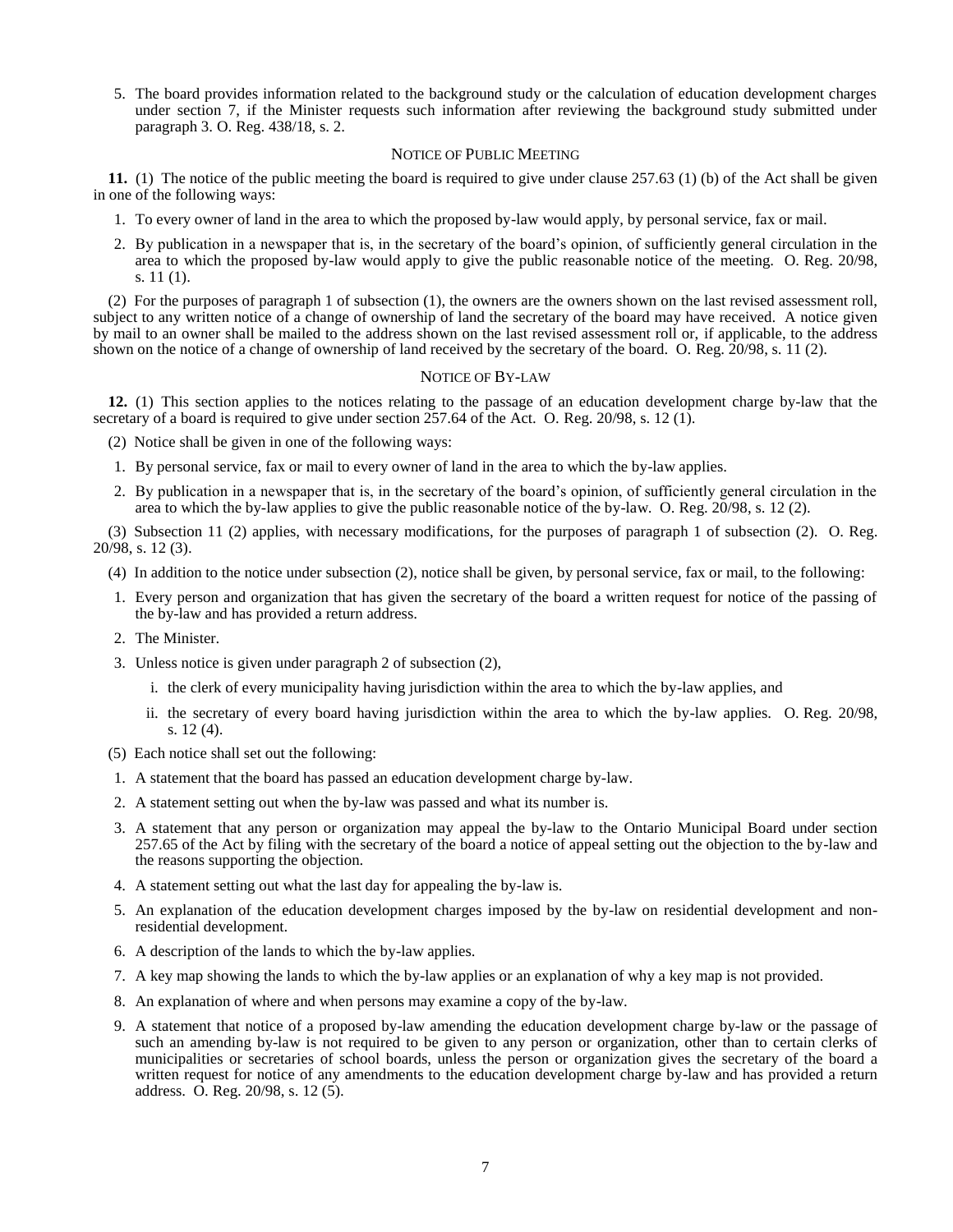### **PART IV AMENDMENT TO BY-LAW**

#### RE-DETERMINATION OF EDUCATION DEVELOPMENT CHARGES

<span id="page-9-1"></span><span id="page-9-0"></span>**13.** If a proposed amendment to an education development charge by-law would change a rate used to determine the amount of an education development charge, section 7 applies with necessary modifications before the by-law to make the amendment is passed. O. Reg. 95/02, s. 6.

#### NOTICE OF PROPOSED AMENDMENT TO BY-LAW

<span id="page-9-2"></span>**14.** (1) This section applies to the notices relating to a proposed by-law amending an education development charge bylaw that a board is required to give under section 257.72 of the Act. O. Reg. 20/98, s. 14 (1).

- (2) Notice shall be given to the following:
- 1. Every person and organization that has given the secretary of the board a written request for notice of any amendments to the education development charge by-law and has provided a return address.
- 2. The clerk of every municipality having jurisdiction within the area to which the education development charge by-law applies.
- 3. The secretary of every board having jurisdiction within the area to which the education development charge by-law, as amended, applies.
- 4. The Minister. O. Reg. 20/98, s. 14 (2); O. Reg. 438/18, s. 3.

(3) Notice to a person or organization described in paragraph 1 of subsection (2) shall be given by personal service, fax or mail. O. Reg. 20/98, s. 14 (3).

(4) Notice to a person described in paragraph 2 or 3 of subsection (2) shall be given by personal service, fax or mail or by publication in a newspaper that is, in the secretary of the board's opinion, of sufficiently general circulation in the area to which the education development charge by-law applies to give the public reasonable notice. O. Reg. 20/98, s. 14 (4).

- (5) Each notice shall set out the following:
- 1. A statement that the board proposes to amend the education development charge by-law.
- 2. An explanation of the education development charges imposed by the education development charge by-law on residential development and non-residential development.
- 3. An explanation of the proposed amending by-law.
- 4. A description of the lands to which the education development charge by-law applies.
- 5. A key map showing the lands to which the education development charge by-law applies or an explanation of why a key map is not provided.
- 6. If the lands to which the education development charge by-law would apply will be different if the proposed amending by-law is passed, a description of the lands to which the education development charge by-law, as amended, would apply and a key map showing those lands or an explanation of why a key map is not provided.
- 7. An explanation of where and when persons may examine a copy of the proposed amending by-law. O. Reg. 20/98, s. 14 (5).

#### NOTICE OF THE PASSAGE OF AMENDING BY-LAW

<span id="page-9-3"></span>**15.** (1) This section applies to the notices relating to the passage of a by-law amending an education development charge by-law that the secretary of a board is required to give under section 257.73 of the Act. O. Reg. 20/98, s. 15 (1).

- (2) Notice shall be given to the following:
- 1. Every person and organization that has given the secretary of the board a written request for notice of any amendments to the education development charge by-law and has provided a return address.
- 2. The Minister.
- 3. The clerk of every municipality having jurisdiction within the area to which the education development charge by-law, as amended, applies.
- 4. The secretary of every board having jurisdiction within the area to which the education development charge by-law, as amended, applies. O. Reg. 20/98, s. 15 (2).

(3) Notice to a person or organization described in paragraph 1 or 2 of subsection (2) shall be given by personal service, fax or mail. O. Reg. 20/98, s. 15 (3).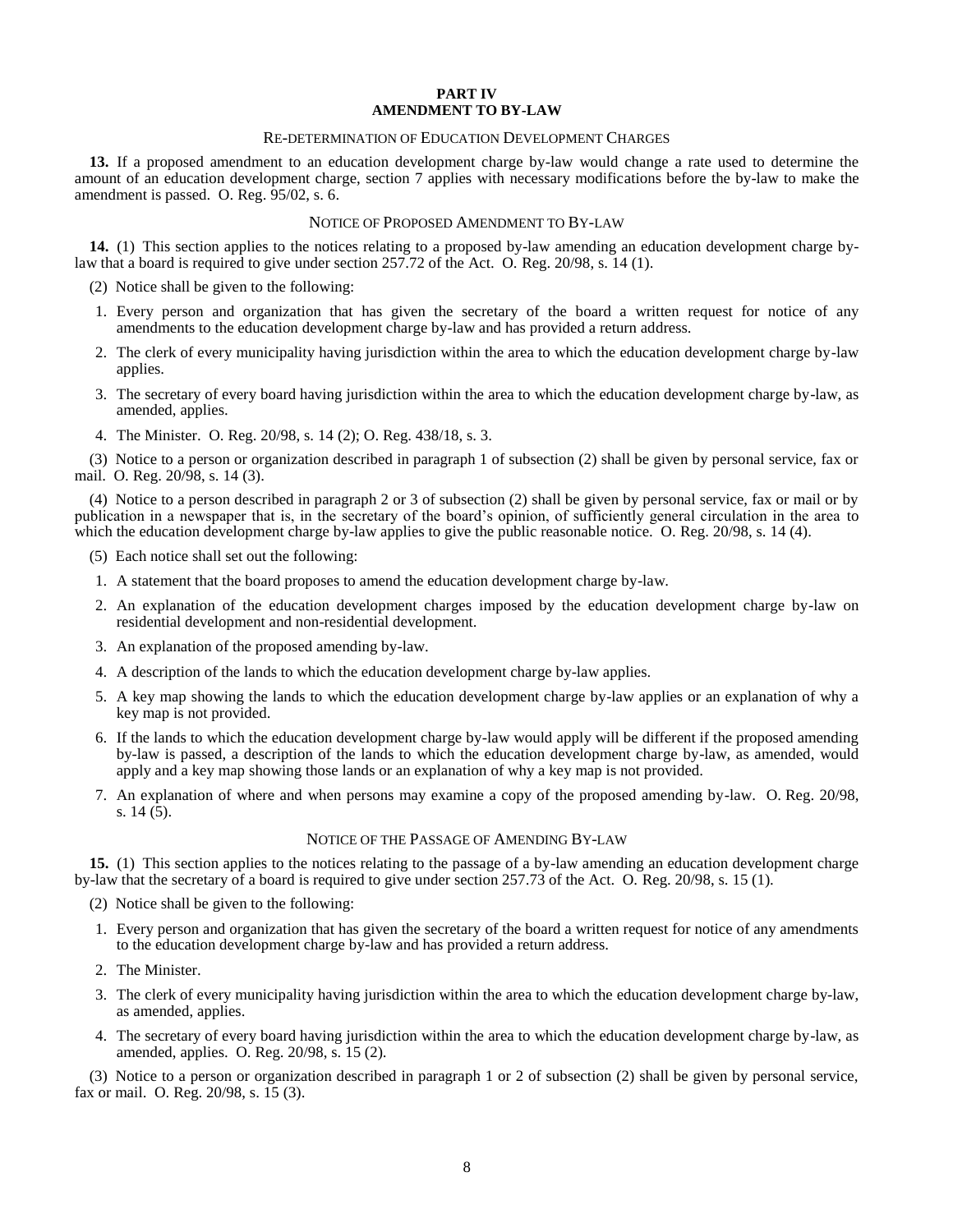(4) Notice to a person described in paragraph 3 or 4 of subsection (2) shall be given by personal service, fax or mail or by publication in a newspaper that is, in the secretary of the board's opinion, of sufficiently general circulation in the area to which the education development charge by-law applies to give the public reasonable notice. O. Reg. 20/98, s. 15 (4).

- (5) Each notice shall set out the following:
- 1. A statement that the board has passed a by-law amending the education development charge by-law.
- 2. A statement setting out when the amending by-law was passed and what its number is.
- 3. A statement that any person or organization may appeal the amending by-law to the Ontario Municipal Board under section 257.74 of the Act by filing with the secretary of the board a notice of appeal setting out the objection to the amending by-law and the reasons supporting the objection.
- 4. A statement setting out what the last day for appealing the amending by-law is.
- <span id="page-10-0"></span>5. A statement that an appeal may not raise an issue that could have been raised in an appeal of the education development charge by-law under section 257.65 of the Act. O. Reg. 20/98, s. 15 (5).

### **PART V MISCELLANEOUS**

#### EDUCATION DEVELOPMENT CHARGE ACCOUNT

<span id="page-10-1"></span>**16.** (1) A board shall, under section 257.82 of the Act, establish an education development charge account for the area to which an education development charge by-law applies. O. Reg. 20/98, s. 16 (1); O. Reg. 366/10, s. 4 (1).

- (2) Money from an education development charge account established under subsection (1) may be used only,
- (a) for growth-related net education land costs attributed to or resulting from development in the area to which the education development charge by-law applies;
- (b) as provided for under subsection 241 (1) or section 257.99 of the Act;
- (c) to pay the reasonable costs of preparing, revising and distributing the pamphlet for the by-law as required under section 21;
- (d) to pay the service charges of a financial institution relating to the account; or
- (e) if an education development charge has been paid but the building permit for the development is revoked, to refund the education development charge plus interest at a rate not exceeding the rate prescribed under section 18. O. Reg. 20/98, s. 16 (2); O. Reg. 473/98, s. 1; O. Reg. 95/02, s. 7; O. Reg. 366/10, s. 4 (2, 3); O. Reg. 162/11, s. 1.

**16.1** (1) If paragraph 4 of section 6.1 of Ontario Regulation 193/10 (Restricted Purpose Revenues) made under the Act applies to the proceeds of a sale, lease or other disposition of real property by a board, the board shall establish an education development charge account. O. Reg. 366/10, s. 5 (1).

(2) Money from an education development charge account established under subsection (1) may be used only to fund costs that meet all of the following criteria:

- 1. The costs are education land costs.
- 2. The costs are growth-related net education capital costs.
- 3. The costs are incurred for the purpose of acquiring land or an interest in land in the region prescribed under clause 257.101 (d) of the Act in which the real property referred to in subsection (1) is located. O. Reg. 473/98, s. 2; O. Reg. 136/00, s. 2; O. Reg. 366/10, s. 5 (2).

#### EXPIRY OF BY-LAWS — SPECIAL RULE

<span id="page-10-2"></span>**17.** (1) This section governs the expiry of an education development charge by-law of a board (the "new by-law") if, when the new by-law is passed, an education development charge by-law of another board (an "existing overlapping bylaw") applies to any part of the area to which the new by-law applies. O. Reg. 20/98, s. 17 (1).

(2) The new by-law expires on the earliest of the expiry dates of the existing overlapping by-laws, as they read on the day the new by-law is passed. O. Reg. 20/98, s. 17 (2).

<span id="page-10-3"></span>(3) For greater certainty, a by-law continued under section 257.103 of the Act is not an existing overlapping by-law. O. Reg. 20/98, s. 17 (3).

#### INTEREST

**18.** (1) The interest rate that shall be paid under subsections 257.69 (3) and 257.90 (2) of the Act and the minimum interest rate that boards shall pay under section 257.99 of the Act is the lowest prime rate reported to the Bank of Canada by any of the banks listed in Schedule I to the *Bank Act* (Canada) at the beginning of the period for which interest is to be paid. O. Reg. 20/98, s. 18.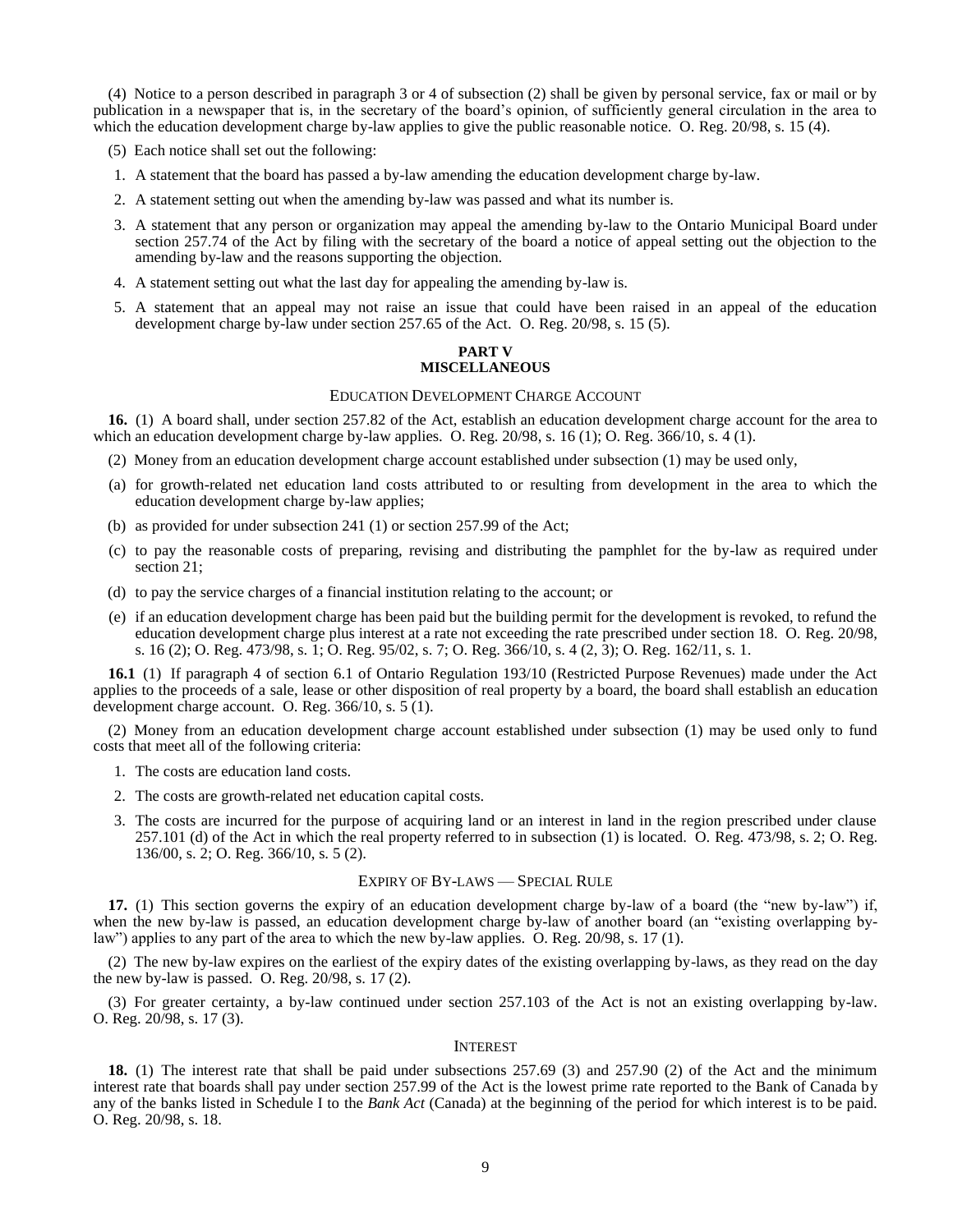- (2) Despite subsection (1),
- (a) the prescribed interest rate for periods after this subsection comes into force for the purposes of subsections 257.69 (3) and 257.90 (2) of the Act, in respect of refunds in connection with an education development charge by-law, is the rate of interest determined under subsection (3); and
- (b) the minimum interest rate that a board shall pay for the purposes of section 257.99 of the Act in respect of an amount borrowed from an education development charge account established in connection with an education development charge by-law that is made after the day this subsection comes into force is the rate of interest determined under subsection (3). O. Reg. 95/02, s. 8; O. Reg. 366/10, s. 6.

(3) For the purposes of subsection (2), the rate of interest in respect of amounts payable in connection with an education development charge by-law is,

- (a) the Bank of Canada rate on the day the by-law comes into force; or
- (b) the Bank of Canada rate on the day the by-law comes into force, as adjusted to the current Bank of Canada rate on the first day of every following January, April, July and October, if the by-law authorizes the adjustments. O. Reg. 95/02, s. 8.

#### **REGIONS**

<span id="page-11-0"></span>**19.** (1) The area of the jurisdiction of a board is divided into regions for the purposes of section 257.57 of the Act in accordance with the following:

- 1. The part of the jurisdiction that is in the area described in an item of the Schedule to this Regulation is a region.
- 2. The part of the jurisdiction that is not in any area described in an item of the Schedule to this Regulation is a region. O. Reg. 20/98, s. 19 (1).

(2) A reference in the Schedule to an upper-tier municipality or to a local municipality shall be read as a reference to the geographic area that is under the jurisdiction of the municipality on January 1, 2002, unless otherwise stated in the Schedule. O. Reg. 95/02, s. 9.

(3) In this section and the Schedule,

"local municipality" means a single-tier municipality or a lower-tier municipality; ("municipalité locale").

"upper-tier municipality" means a municipality of which two or more lower-tier municipalities form part for municipal purposes. ("municipalité de palier supérieur") O. Reg. 95/02, s. 9.

(4) In subsection (3),

"lower-tier municipality" means a municipality that forms part of an upper-tier municipality for municipal purposes; ("municipalité de palier inférieur")

"municipality" means a geographic area whose inhabitants are incorporated; ("municipalité")

<span id="page-11-1"></span>"single-tier municipality" means a municipality, other than an upper-tier municipality, that does not form part of an upper-tier municipality for municipal purposes. ("municipalité à palier unique") O. Reg. 95/02, s. 9.

#### MONTHLY REPORTS

**20.** (1) The following information, as it relates to land in the municipality, is prescribed as information to be included in a monthly report under section 257.97 of the Act:

- 1. The total education development charges that are collected in respect of residential development.
- 2. The number of building permits, for each type of new dwelling unit the board identified under paragraph 2 of section 7, in respect of which education development charges were imposed.
- 3. The location of the lands to which the building permits described in paragraph 2 pertained.
- 4. The total education development charges collected in respect of non-residential development.
- 5. The number of building permits issued for non-residential development in respect of which an education development charge is imposed by the board.
- 6. The total board-determined GFA of the non-residential development in respect of which education development charges, determined using a rate applied to the board-determined GFA of the development, are imposed by the board. The total board-determined GFA shall not include the gross floor area of a development with respect to which subsection 257.55 (3) of the Act applies or the board-determined GFA to which subsection 5 (2) of this Regulation applies.
- 7. The total declared value of the non-residential development in respect of which education development charges, determined using a rate applied to the declared value of the development, are imposed by the board. The total declared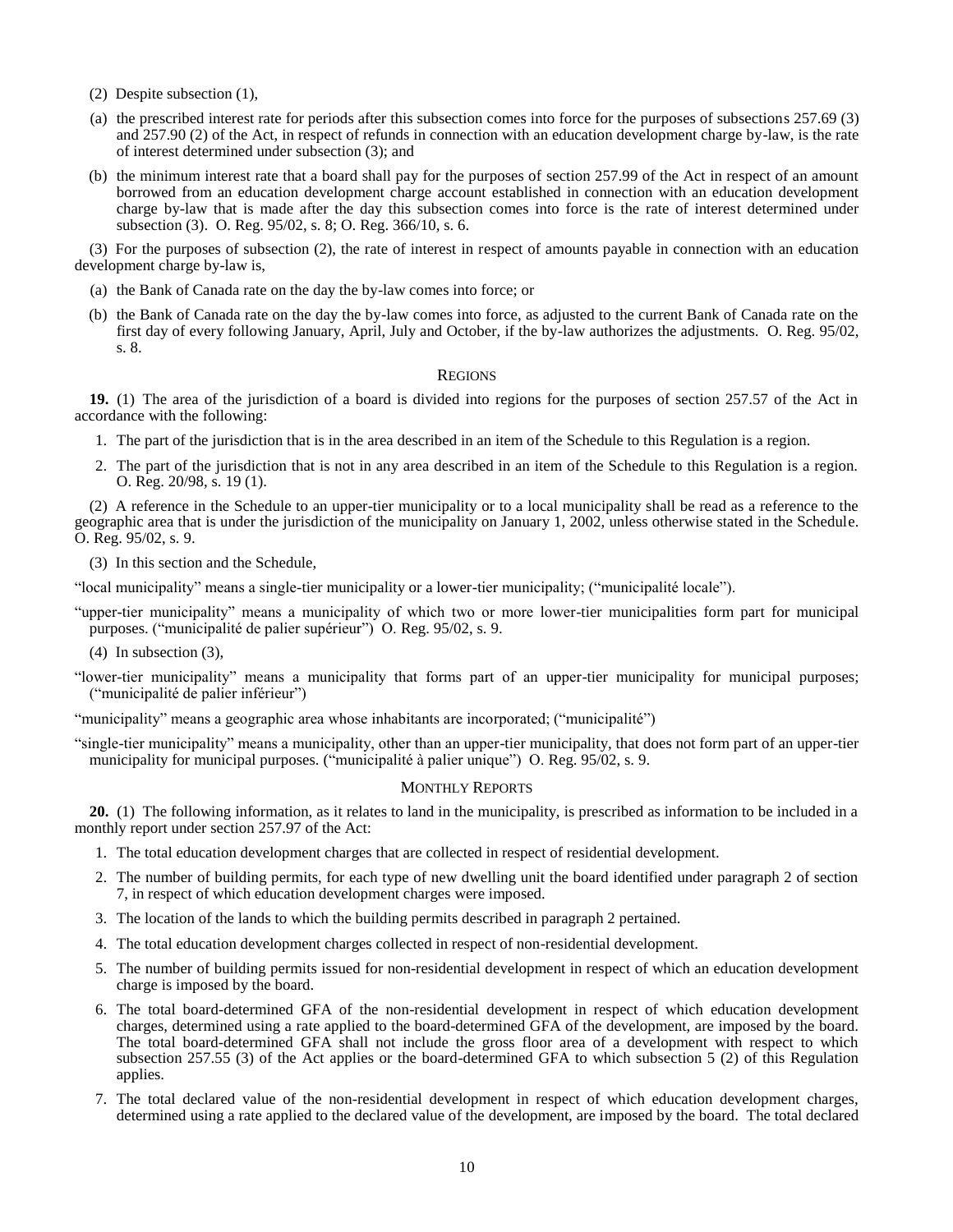value shall not include the declared value of a development with respect to which subsection 257.55 (3) of the Act or subsection 5 (2) of this Regulation applies.

- 8. For each development with respect to which subsection 257.55 (3) of the Act applies and in respect of which education development charges are imposed by the board,
	- i. the gross floor area of the existing building,
	- ii. the gross floor area of the enlargement, and
	- iii. if the education development charges are determined using a rate applied to the declared value of the development, the declared value upon which the charges for the development are determined.
- 9. For each development with respect to which subsection 5 (2) of this Regulation applies and in respect of which education development charges are imposed by the board,
	- i. the board-determined GFA of the non-residential part of the building being replaced,
	- ii. the board-determined GFA of the non-residential part of the replacement building, and
	- iii. if the education development charges are determined using a rate applied to the declared value of the development, the declared value upon which the charges for the development are determined.
- 10. The number of building permits issued for residential development in an area to which the education development charge by-law applies in respect of which no education development charge is imposed.
- 11. The number of building permits issued for non-residential development in an area to which the education development charge by-law applies in respect of which no education development charge is imposed. O. Reg. 20/98, s. 20 (1); O. Reg. 95/02, s. 10.
- (2) The report shall cover the period,
- (a) beginning at the end of the period covered by the previous report by the municipality or, if there was no previous report, beginning on the first day that an education development charge by-law of the board applied to land in the municipality;
- <span id="page-12-0"></span>(b) ending at the end of the 25th day of the month before the month in which the report is due. O. Reg. 20/98, s. 20 (2).

#### PAMPHLETS EXPLAINING BY-LAW

- **21.** (1) A board shall prepare a pamphlet for each education development charge by-law in force setting out,
- (a) a description of the general purpose for which the education development charges under the by-law are being imposed; and
- (b) the rules for determining if an education development charge is payable in a particular case and for determining the amount of the charge. O. Reg. 20/98, s. 21 (1).
- (2) The board shall prepare the pamphlet,
- (a) if the by-law is not appealed to the Ontario Municipal Board, within 60 days after the by-law comes into force;
- (b) if the by-law is appealed to the Ontario Municipal Board, within 60 days after the Ontario Municipal Board's decision or, if the Ontario Municipal Board orders the board to amend the by-law, within 60 days after the board does so. O. Reg. 20/98, s. 21 (2).

(3) If an education development charge by-law is amended, the board shall revise the pamphlet for the by-law as necessary. O. Reg. 20/98, s. 21 (3).

- (4) If the board is required to revise the pamphlet, it shall do so,
- (a) if the amending by-law is not appealed to the Ontario Municipal Board, within 60 days after the amending by-law comes into force;
- (b) if the amending by-law is appealed to the Ontario Municipal Board, within 60 days after the Ontario Municipal Board's decision or, if the Ontario Municipal Board orders the board to amend the amending by-law, within 60 days after the board does so. O. Reg. 20/98, s. 21 (4).

(5) Upon preparing or revising a pamphlet, the board shall give a copy of the pamphlet to the Minister. O. Reg. 20/98, s. 21 (5).

(6) The board shall give a copy of the most recent pamphlet, without charge, to any person who requests one. O. Reg. 20/98, s. 21 (6).

(7) The board may charge a fee for additional copies of a pamphlet given to a person but the fee must be no more than is needed to pay for the cost of the additional copies. O. Reg. 20/98, s. 21 (7).

(8) A person may reproduce and distribute the pamphlet in any form. O. Reg. 20/98, s. 21 (8).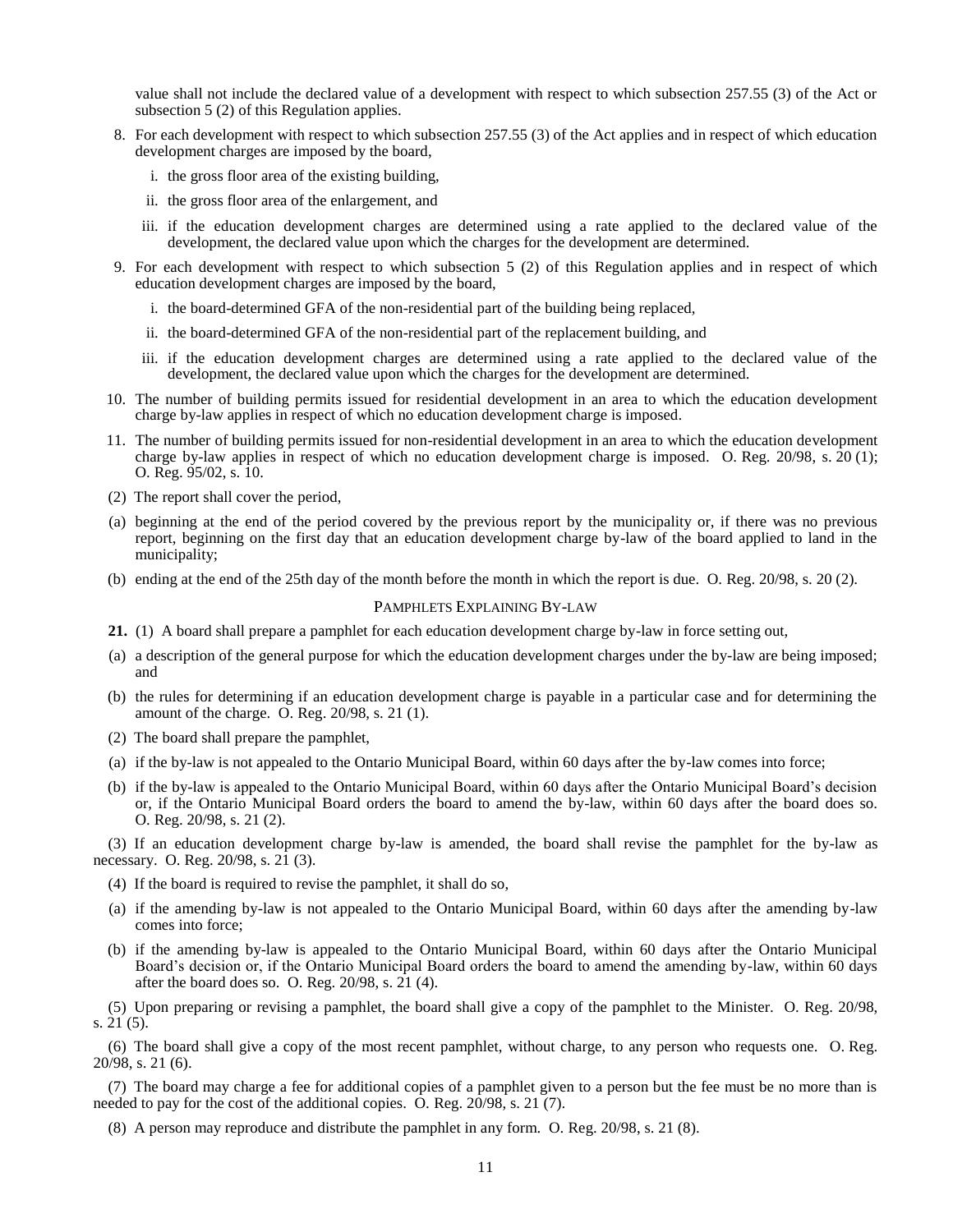### **PART VI TRANSITION FROM OLD DEVELOPMENT CHARGES ACT**

#### SUCCESSOR BOARDS

<span id="page-13-1"></span><span id="page-13-0"></span>**22.** (1) Each board set out in Column 2 of the following table is prescribed as a successor board of the corresponding old board set out in Column 1 for the purposes of Division E of Part IX of the Act.

| Item             | Column 1                                                                             | Column <sub>2</sub>                                                |  |
|------------------|--------------------------------------------------------------------------------------|--------------------------------------------------------------------|--|
|                  | Old Boards                                                                           | <b>Successor Boards</b>                                            |  |
| 1.               | The York Region Board of Education                                                   | English-language Public District School Board No. 16               |  |
|                  |                                                                                      | Conseil de district des écoles publiques de langue française nº 58 |  |
| 2.               | The York Region Roman Catholic Separate School                                       | English-language Separate District School Board No. 42             |  |
|                  | Board/Conseil des écoles séparées catholiques de la<br>région de York                | Conseil de district des écoles séparées de langue française nº 64  |  |
| 3.               | The Carleton Board of Education                                                      | English-language Public District School Board No. 25               |  |
| 4.               | The Carleton Roman Catholic Separate School Board                                    | English-language Separate District School Board No. 53             |  |
| $\overline{5}$ . | The Durham Board of Education                                                        | English-language Public District School Board No. 13               |  |
|                  |                                                                                      | Conseil de district des écoles publiques de langue française nº 58 |  |
| 6.               | The Durham Region Roman Catholic Separate School                                     | English-language Separate District School Board No. 45             |  |
|                  | Board/Conseil des écoles séparées catholiques de la                                  | Conseil de district des écoles séparées de langue française nº 64  |  |
|                  | région de Durham                                                                     |                                                                    |  |
| 7.               | The Halton Board of Education                                                        | English-language Public District School Board No. 20               |  |
|                  |                                                                                      | Conseil de district des écoles publiques de langue française nº 58 |  |
| 8.               | The Halton Roman Catholic Separate School                                            | English-language Separate District School Board No. 46             |  |
|                  | Board/Conseil des écoles catholiques de Halton                                       | Conseil de district des écoles séparées de langue française nº 64  |  |
| 9.               | The Peel Board of Education                                                          | English-language Public District School Board No. 19               |  |
|                  |                                                                                      | Conseil de district des écoles publiques de langue française nº 58 |  |
| 10.              | The Dufferin County Board of Education                                               | English-language Public District School Board No. 18               |  |
|                  |                                                                                      | Conseil de district des écoles publiques de langue française nº 58 |  |
| 11.              | The Dufferin-Peel Roman Catholic Separate School                                     | English-language Separate District School Board No. 43             |  |
|                  | Board/Conseil des écoles séparées catholiques de                                     | Conseil de district des écoles séparées de langue française nº 64  |  |
|                  | Dufferin & Peel                                                                      |                                                                    |  |
| 12.              | The Wentworth County Board of Education                                              | English-language Public District School Board No. 21               |  |
|                  |                                                                                      | Conseil de district des écoles publiques de langue française nº 58 |  |
| 13.              | The Hamilton-Wentworth Roman Catholic Separate                                       | English-language Separate District School Board No. 47             |  |
|                  | School Board/Le conseil des écoles séparées catholiques                              | Conseil de district des écoles séparées de langue française nº 64  |  |
|                  | romaines de Hamilton-Wentworth                                                       |                                                                    |  |
| 14.              | Le Conseil des écoles publiques d'Ottawa-Carleton                                    | Conseil de district des écoles publiques de langue française nº 59 |  |
| 15.              | Conseil des écoles catholiques de langue française de la<br>région d'Ottawa-Carleton | Conseil de district des écoles séparées de langue française nº 66  |  |

O. Reg. 20/98, s. 22.

<span id="page-13-2"></span>(2) For the purposes of this Part, the predecessor of a board set out in Column 2 of the table referred to in subsection (1) is the corresponding old board set out in Column 1. O. Reg. 473/98, s. 3.

#### JOINT EDUCATION DEVELOPMENT CHARGE ACCOUNTS

**23.** (1) For each joint education development charge account held by old boards set out in column 1 of the table to section 22 on December 31, 1997, the successor boards to the old boards shall establish an education development charge account to be held jointly by the successor boards. O. Reg. 20/98, s. 23 (1).

(2) If, under the old Act, the amounts collected under an education development charge by-law would have been deposited into a joint education development charge account, the amounts paid under the by-law, as continued under section 257.103 of the Act, shall be deposited into the corresponding education development charge account established under subsection (1). O. Reg. 20/98, s. 23 (2).

(3) The *Development Charges Act* and Regulation 268 of the Revised Regulations of Ontario, 1990, as they read on January 31, 1998, continue to apply, with necessary modifications, to money collected by the treasurer of a municipality under an education development charges by-law continued under section 257.103 of the Act and to a joint education development charge account established under subsection (1), subject to the following rules:

- 1. In addition to the money that a successor board may withdraw under subsection 5 (7) of Regulation 268 of the Revised Regulations of Ontario, 1990 as it read on January 31, 1998 from the account established under subsection (1), the successor board may withdraw from the account an amount that will be applied to costs that meet all of the following criteria:
	- i. The costs are education land costs.
	- ii. The costs are growth-related net education capital costs.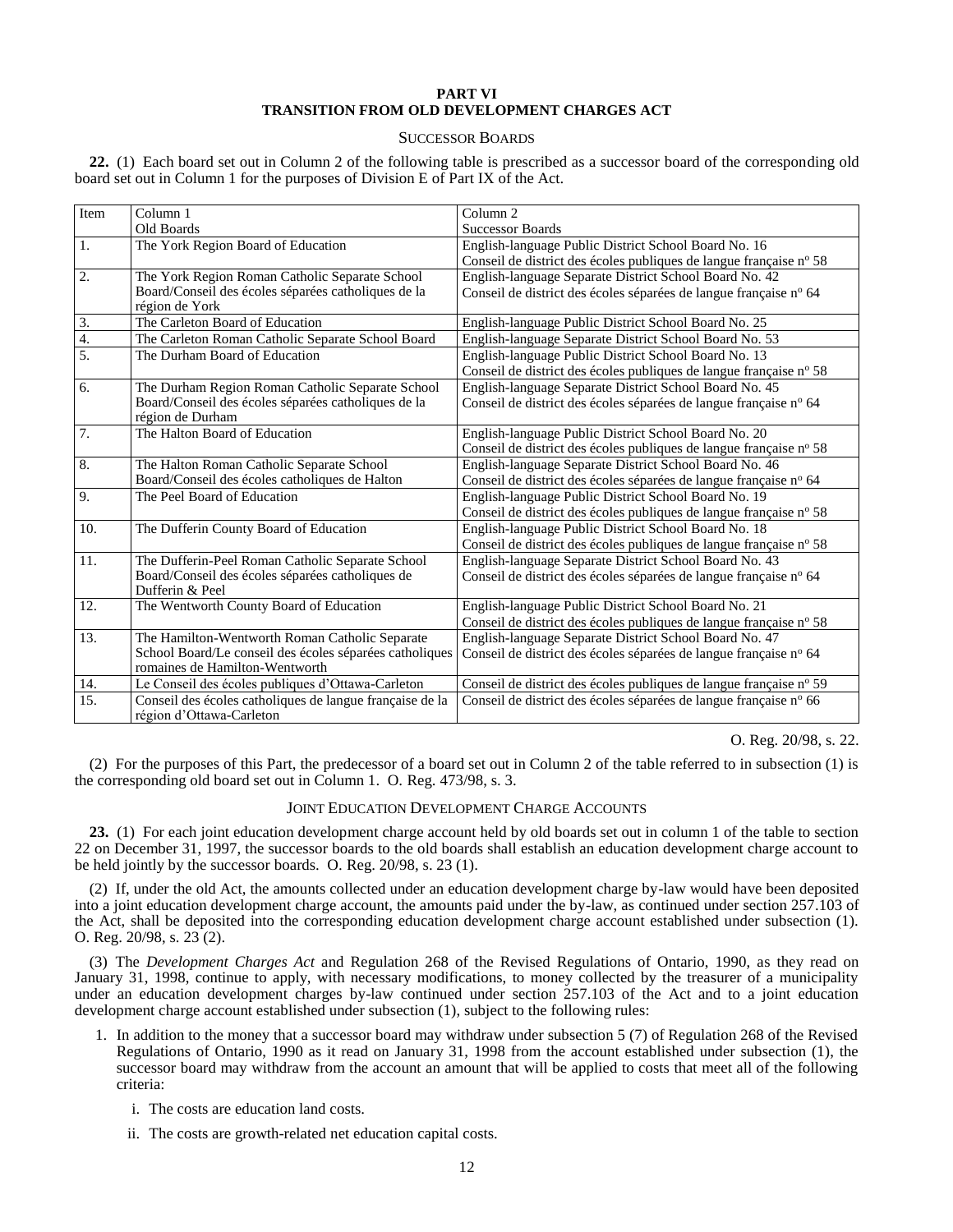- iii. The costs are incurred for the purpose of acquiring land or an interest in land in the area to which applied the successor board's predecessor by-law for the account established under subsection (1).
- 2. Subsection 5 (6) of Regulation 268 of the Revised Regulations of Ontario, 1990 as it read on January 31, 1998 does not apply to withdrawals under paragraph 1.
- 3. The total amount that may be withdrawn under paragraph 1 by a successor board shall not exceed the amount determined in accordance with the following formula:

$$
A \times B \times (D + E + F + G + H + I - J - K - L - M - N - P - Q) / (B + C)
$$

where,

- $A =$  the factor set out in Column 3 of the Table to this section opposite the name of the successor board set out in Column 1 and the name of the successor board's predecessor set out in Column 2,
- $B =$  the revenue raised by charges imposed by the successor board's predecessor by-law for the account established under subsection (1),
- $C =$  the revenue raised by charges imposed by the other education development charge by-law under which amounts were deposited into the predecessor account of the account established under subsection (1),
- $D =$  the income earned by the predecessor account of the account established under subsection (1),
- $E =$  the income that has been earned by the account established under subsection (1),
- $F =$  the future income that will be earned by the account established under subsection (1),
- $G =$  the sum of all the amounts that were deposited into the predecessor account of the account established under subsection  $(1)$ ,
- $H =$  the sum of all the amounts that have been deposited by the treasurer of a municipality into the account established under subsection (1),
- $I =$  the sum of all future amounts that will be deposited by the treasurer of a municipality into the account established under subsection (1),
- J = the sum of all the amounts that were withdrawn from the predecessor account of the account established under subsection (1) under subsection 5 (7) of Regulation 268 of the Revised Regulations of Ontario, 1990 as it read on January 31, 1998,
- $K =$  the sum of all the amounts that have been withdrawn from the account established under subsection (1) under subsection 5 (7) of Regulation 268 of the Revised Regulations of Ontario, 1990 as it read on January 31, 1998,
- $L =$  the sum of all future amounts that will be withdrawn from the account established under subsection (1) under subsection 5 (7) of Regulation 268 of the Revised Regulations of Ontario, 1990 as it read on January 31, 1998,
- $M =$  the sum of all future amounts that will be withdrawn under clause (6) (a) from accounts established under paragraph 1 of subsection (4) to which money will be distributed under subsection (5) from the account established under subsection (1),
- N = the sum of all the amounts that were refunded from the predecessor account of the account established under subsection (1), including interest,
- $P =$  the sum of all the amounts that have been refunded from the account established under subsection  $(1)$ , including interest,
- $Q =$  the sum of all future amounts that will be refunded from the account established under subsection  $(1)$ , including interest.

O. Reg. 473/98, s. 4 (1); O. Reg. 136/00, s. 3 (1); O. Reg. 366/10, s. 7 (1).

(4) The following rules apply if an education development charge by-law is repealed or expires and amounts paid under the by-law were required, before it was repealed or expired, to be deposited into an education development charge account established under subsection (1):

- 1. The successor board whose by-law was repealed or expired shall establish an education development charge account that is in addition to any other education development charge account that the board may have established.
- 2. If, after the repeal or expiry, no amounts under an education development charge by-law of any other board will be required to be deposited into the education development charge account, a surplus in the account shall be distributed in accordance with subsection (5) to the education development charge accounts that have been established in respect of the account under paragraph 1. O. Reg. 20/98, s. 23 (4); O. Reg. 473/98, s. 4 (2); O. Reg. 366/10, s. 7 (2, 3).

(5) If paragraph 2 of subsection (4) requires a surplus in an education development charge account established under subsection (1) to be distributed in accordance with this subsection, the surplus shall be distributed so that the education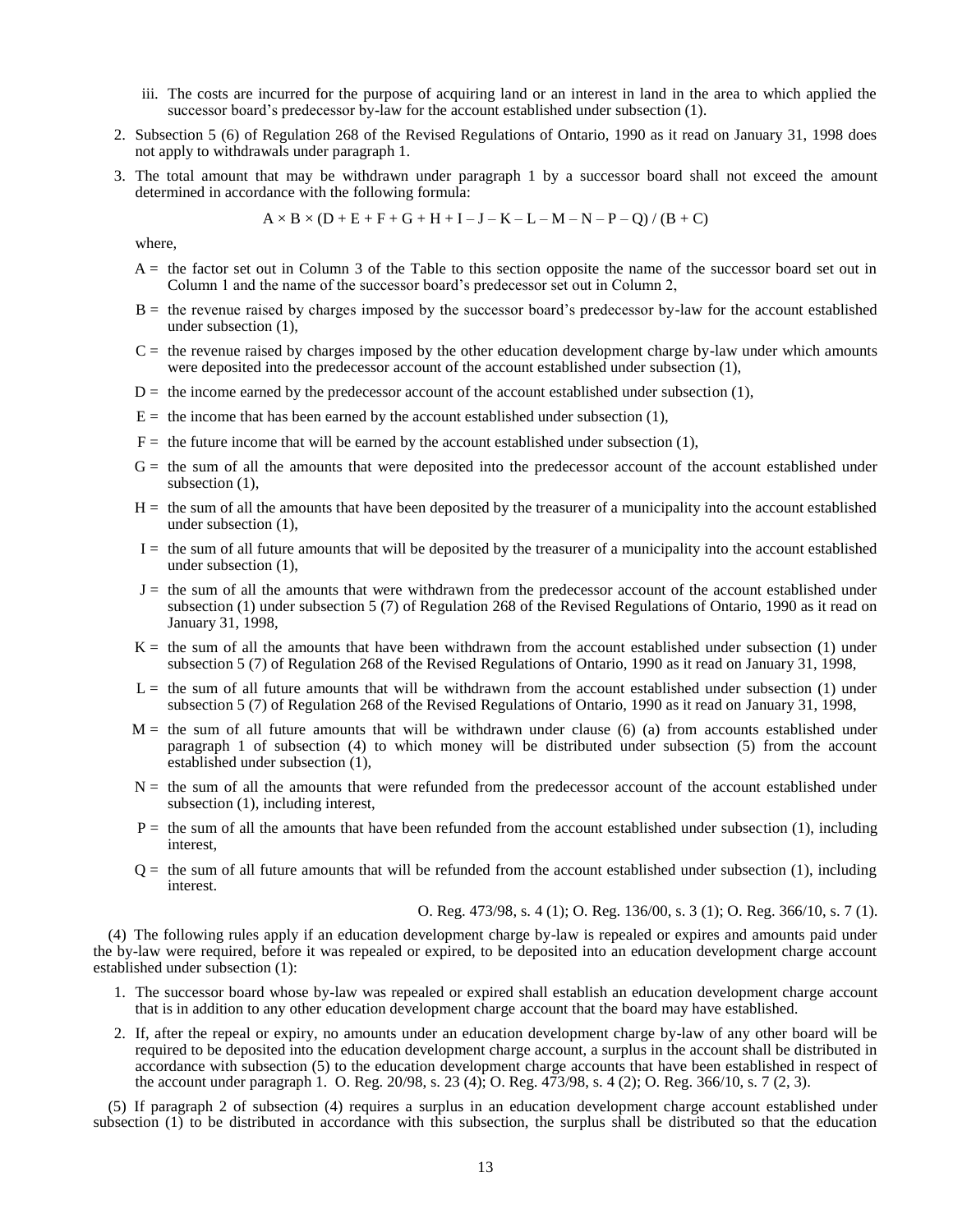development charge account established by each successor board under paragraph 1 of subsection (4) in respect of the account receives from the account the amount determined in accordance with the following formula:

$$
[A \times B \times (D + E + F + G - H - I - J - K - L) / (B + C)] - M
$$

where,

- $A =$  the factor set out in Column 3 of the Table to this section opposite the name of the successor board set out in Column 1 and the name of the successor board's predecessor set out in Column 2,
- B = the revenue raised by charges imposed by the successor board's predecessor by-law for the account established under subsection (1),
- $C =$  the revenue raised by charges imposed by the other education development charge by-law under which amounts were deposited into the predecessor account of the account established under subsection (1),
- $D =$  the income earned by the predecessor account of the account established under subsection  $(1)$ ,
- $E =$  the income that has been earned by the account established under subsection (1),
- F = the sum of all the amounts that were deposited into the predecessor account of the account established under subsection (1),
- $G =$  the sum of all the amounts that have been deposited by the treasurer of a municipality into the account established under subsection (1),
- H = the sum of all the amounts that were withdrawn from the predecessor account of the account established under subsection (1) under subsection 5 (7) of Regulation 268 of the Revised Regulations of Ontario, 1990 as it read on January 31, 1998,
- $I =$  the sum of all the amounts that have been withdrawn from the account established under subsection (1) under subsection 5 (7) of Regulation 268 of the Revised Regulations of Ontario, 1990 as it read on January 31, 1998,
- $J =$  the sum of all future amounts that will be withdrawn under clause (6) (a) from accounts established under paragraph 1 of subsection (4) to which money will be distributed under this subsection from the account established under subsection (1),
- K = the sum of all the amounts that were refunded from the predecessor account of the account established under subsection (1), including interest,
- $L =$  the sum of all the amounts that have been refunded from the account established under subsection (1), including interest,
- $M =$  the total of all the amounts that have been withdrawn from the account established under subsection (1) by the successor board under paragraph 1 of subsection (3).

O. Reg. 473/98, s. 4 (3); O. Reg. 366/10, s. 7 (4, 5).

(6) Money from an education development charge account established under paragraph 1 of subsection (4) may be used only to,

- (a) pay amounts that are required to be paid under agreements entered into on or before the date referred to in subsection 257.103 (4) of the Act and that could have been withdrawn under subsection 5 (7) of Regulation 268 as it read on January 31, 1998 from the account established under subsection (1) or from the predecessor account of the account established under subsection (1); or
- (b) fund costs that meet all of the following criteria:
	- 1. The costs are education land costs.
	- 2. The costs are growth-related net education capital costs.
	- 3. The costs are incurred for the purpose of acquiring land or an interest in land in the area to which applied the successor board's predecessor by-law for the account established under subsection (1). O. Reg.  $473/98$ , s.  $4$  (3); O. Reg. 136/00, s. 3 (2); O. Reg. 366/10, s. 7 (6).

(6.0.1) Despite subsection (6), a board that has not passed a new education development charge by-law may use money from an education development charge account established under paragraph 1 of subsection (4) for a purpose set out in section 1 of Ontario Regulation 446/98 if,

- (a) the money is used to fund costs related to school properties located in the area to which applied the successor board's predecessor by-law for the account established under subsection (1); and
- (b) the money is used to fund costs that are growth-related net education capital costs. O. Reg. 136/00, s. 3 (3); O. Reg. 366/10, s. 7 (7).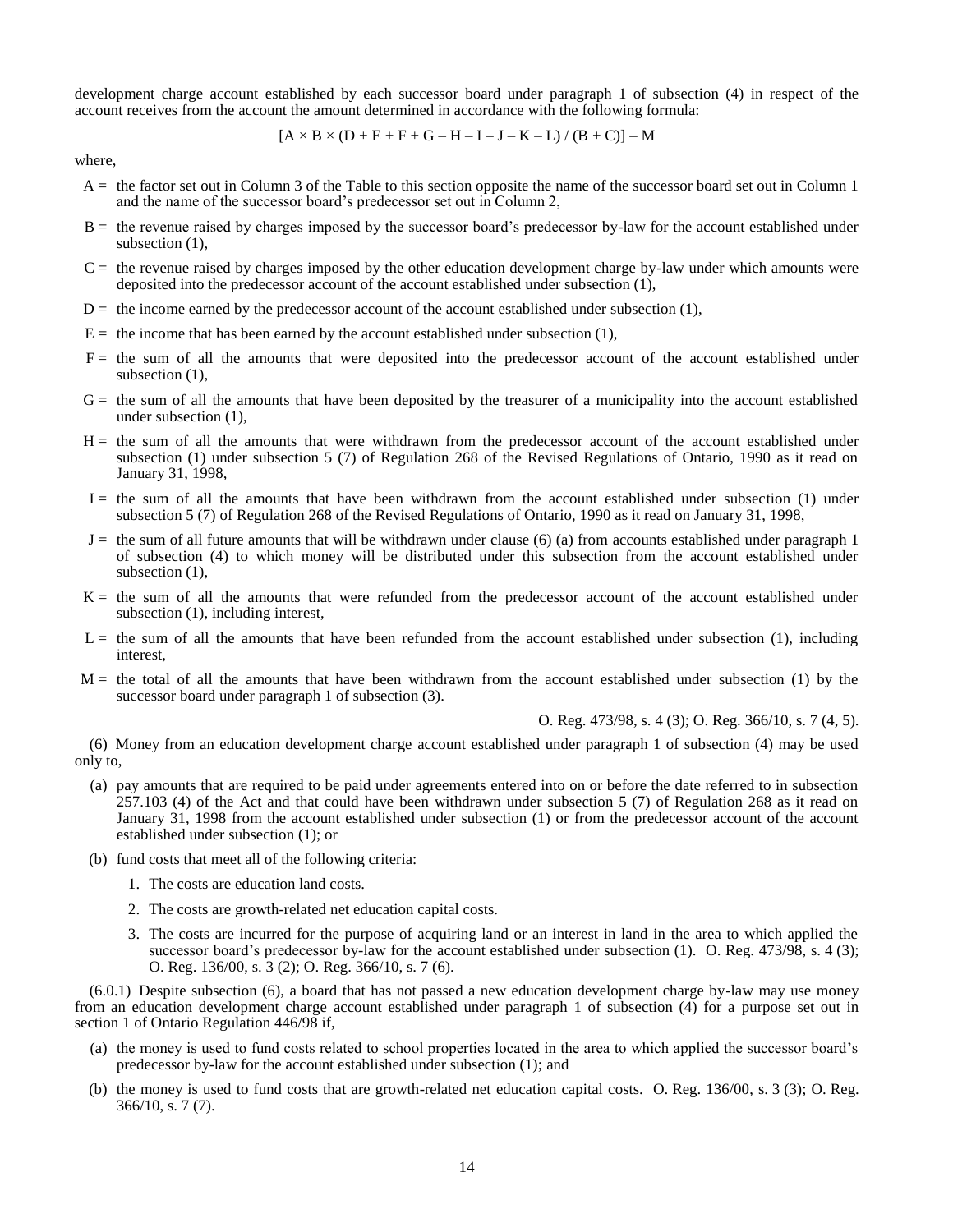(6.1) For the purposes of paragraph 5 of section 7, if a board proposes to pass a new education development charge by-law for all or part of an area to which, when the new by-law comes into force, an education development charge by-law of the board that was continued under subsection 257.103 (2) of the Act will still apply, the board's estimate shall be an estimate of the amounts that will be distributed under subsection (5) to education development charge accounts established by the board on the expiry or repeal of the continued by-law, less any amount that the board has entered into an agreement to pay and that the board is authorized to withdraw but has not yet withdrawn from the education development charge accounts established under subsection (1) in respect of the continued by-law. O. Reg.  $473/98$ , s.  $4(3)$ ; O. Reg.  $366/10$ , s.  $7(8)$ .

(6.2) For the purposes of paragraph 5 of section 7, if a board proposes to pass a new education development charge by-law for all or part of an area in respect of which, when the new by-law comes into force, money from education development charge accounts established under paragraph 1 of subsection (4) may be used, the board's estimate shall be an estimate of the amount that will be in the accounts immediately before the new by-law comes into force, less any amount that the board has entered into an agreement to pay and that the board is authorized to withdraw but has not yet withdrawn from the accounts. O. Reg. 473/98, s. 4 (3); O. Reg. 366/10, s. 7 (9).

(7) REVOKED: O. Reg. 366/10, s. 7 (10).

(8) In this section,

"predecessor account" means, with respect to an account established under subsection (1), the joint account established under the *Development Charges Act*, as it read on January 31, 1998, into which amounts were deposited that, under subsection (2), are required to be deposited into the account established under subsection (1); ("compte remplacé")

"predecessor by-law" means, with respect to a successor board and an account established under subsection (1), the education development charge by-law of the successor board's predecessor under which amounts were deposited into the predecessor account of the account established under subsection (1). ("règlement remplacé") O. Reg. 473/98, s. 4 (4).

| Item             | Column 1                                                              | Column <sub>2</sub>                                                                  | $\overline{\text{Column}}$ 3 |
|------------------|-----------------------------------------------------------------------|--------------------------------------------------------------------------------------|------------------------------|
|                  | <b>Successor Board</b>                                                | Predecessor                                                                          | Factor                       |
| 1.               | Conseil de district des écoles publiques de langue<br>française no 59 | Le Conseil des écoles publiques d'Ottawa-<br>Carleton                                | 1.00000                      |
| $\overline{2}$ . | Conseil scolaire de district catholique Centre-Sud                    | The Dufferin-Peel Roman Catholic Separate<br>School Board                            | 0.01685                      |
| 3.               | Conseil scolaire de district catholique Centre-Sud                    | The Durham Region Roman Catholic Separate<br>School Board                            | 0.03843                      |
| 4.               | Conseil scolaire de district catholique Centre-Sud                    | The Halton Roman Catholic Separate School<br>Board                                   | 0.03633                      |
| 5.               | Conseil scolaire de district catholique Centre-Sud                    | The Hamilton-Wentworth Roman Catholic<br>Separate School Board                       | 0.02826                      |
| 6.               | Conseil scolaire de district catholique Centre-Sud                    | The York Region Roman Catholic Separate<br>School Board                              | 0.02061                      |
| $\overline{7}$ . | Conseil scolaire de district catholique du Centre-Est<br>de l'Ontario | Conseil des écoles catholiques de langue<br>française de la région d'Ottawa-Carleton | 1.00000                      |
| 8.               | Conseil scolaire de district du Centre Sud-Ouest                      | The Dufferin County Board of Education                                               | 0.00410                      |
| 9.               | Conseil scolaire de district du Centre Sud-Ouest                      | The Durham Board of Education                                                        | 0.00910                      |
| $\overline{10}$  | Conseil scolaire de district du Centre Sud-Ouest                      | The Halton Board of Education                                                        | 0.00860                      |
| 11.              | Conseil scolaire de district du Centre Sud-Ouest                      | The Peel Board of Education                                                          | 0.01050                      |
| 12.              | Conseil scolaire de district du Centre Sud-Ouest                      | The Wentworth County Board of Education                                              | 0.00680                      |
| 13.              | Conseil scolaire de district du Centre Sud-Ouest                      | The York Region Board of Education                                                   | 0.00840                      |
| 14.              | Dufferin-Peel Catholic District School Board                          | The Dufferin-Peel Roman Catholic Separate<br>School Board                            | 0.98315                      |
| 15.              | Durham Catholic District School Board                                 | The Durham Region Roman Catholic Separate<br><b>School Board</b>                     | 0.96157                      |
| 16.              | Durham District School Board                                          | The Durham Board of Education                                                        | 0.99090                      |
| 17.              | Halton Catholic District School Board                                 | The Halton Roman Catholic Separate School<br><b>Board</b>                            | 0.96367                      |
| 18.              | Halton District School Board                                          | The Halton Board of Education                                                        | 0.99140                      |
| 19.              | Hamilton-Wentworth Catholic District School<br>Board                  | The Hamilton-Wentworth Roman Catholic<br>Separate School Board                       | 0.97174                      |
| 20.              | Hamilton-Wentworth District School Board                              | The Wentworth County Board of Education                                              | 0.99320                      |
| 21.              | Ottawa-Carleton Catholic District School Board                        | The Carleton Roman Catholic Separate School<br>Board                                 | 1.00000                      |
| 22.              | Ottawa-Carleton District School Board                                 | The Carleton Board of Education                                                      | 1.00000                      |
| 23.              | Peel District School Board                                            | The Peel Board of Education                                                          | 0.98950                      |
| 24.              | Upper Grand District School Board                                     | The Dufferin County Board of Education                                               | 0.99590                      |
| 25.              | York Catholic District School Board                                   | The York Region Roman Catholic Separate                                              | 0.97939                      |

### TABLE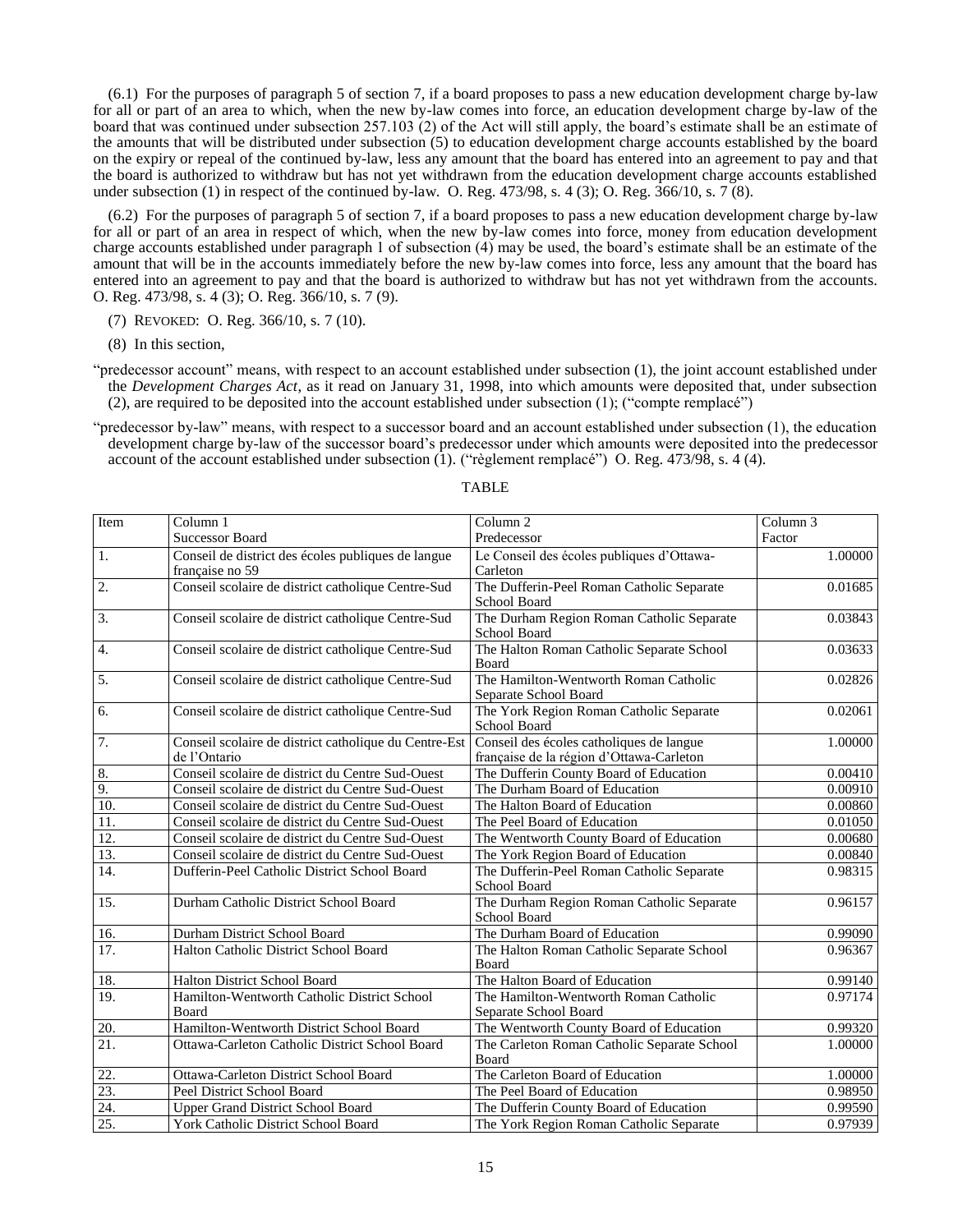|          |                                               | Board<br>School                                                                      |       |
|----------|-----------------------------------------------|--------------------------------------------------------------------------------------|-------|
| ∼<br>26. | ⊻ork<br>Board<br>School<br>Region<br>District | $\overline{\phantom{a}}$<br>'egion<br>r he<br>education<br>'ork<br>Board<br>m<br>n t | 160 L |

O. Reg. 473/98, s. 4 (5).

### MONTHLY REPORTS FOR CONTINUED BY-LAWS

<span id="page-17-0"></span>**24.** The following apply with respect to a report required under section 257.97 of the Act as that section applies under subsection 257.103 (3) of the Act:

- 1. The period that the report must cover is the period referred to in subsection 37 (5) of the old Act.
- 2. The information that the report shall contain is the information that was prescribed under section 14 of Regulation 268 of the Revised Regulations of Ontario, 1990, as it read on January 31, 1998. O. Reg. 20/98, s. 24.

<span id="page-17-1"></span>**25.** OMITTED (PROVIDES FOR COMING INTO FORCE OF PROVISIONS OF THE ENGLISH VERSION OF THIS REGULATION). O. Reg. 20/98, s. 25.

#### SCHEDULE REGIONS

- 1. The area of jurisdiction of the former Atikokan Board of Education as it existed on December 31, 1997.
- 2. The area of jurisdiction of the former Beardmore, Geraldton, Longlac and Area Board of Education, as it existed on December 31, 1997, and the former Kilkenny District School Area.
- 3. The area of jurisdiction of the former Central Algoma Board of Education as it existed on December 31, 1997.
- 4. The area of jurisdiction of the former Chapleau Board of Education as it existed on December 31, 1997.
- 5. The area of jurisdiction of the former Cochrane-Iroquois Falls, Black River-Matheson Board of Education as it existed on December 31, 1997.
- 6. The area of jurisdiction of the former Dryden Board of Education, as it existed on December 31, 1997, and the former Sturgeon Lake District School Area.
- 7. The area of jurisdiction of the former East Parry Sound Board of Education as it existed on December 31, 1997.
- 8. The area of jurisdiction of the former Espanola Board of Education as it existed on December 31, 1997.
- 9. The area of jurisdiction of the former Fort Frances-Rainy River Board of Education as it existed on December 31, 1997.
- 10. The area of jurisdiction of the former Hearst Board of Education as it existed on December 31, 1997.
- 11. The area of jurisdiction of the former Hornepayne Board of Education as it existed on December 31, 1997.
- 12. The area of jurisdiction of the former Kapuskasing-Smooth Rock Falls and District Board of Education as it existed on December 31, 1997.
- 13. The area of jurisdiction of the former Kenora Board of Education as it existed on December 31, 1997.
- 14. The area of jurisdiction of the former Kirkland Lake Board of Education as it existed on December 31, 1997.
- 15. The area of jurisdiction of the former Lake Superior Board of Education as it existed on December 31, 1997.
- 16. The area of jurisdiction of the former Lakehead Board of Education, as it existed on December 31, 1997 and the former Kashabowie District School Area.
- 17. The area of jurisdiction of the former Manitoulin Board of Education as it existed on December 31, 1997.
- 18. The area of jurisdiction of the former Michipicoten Board of Education as it existed on December 31, 1997.
- 19. The area of jurisdiction of the former Muskoka Board of Education as it existed on December 31, 1997.
- 20. The area of jurisdiction of the former Nipigon-Red Rock Board of Education as it existed on December 31, 1997.
- 21. The area of jurisdiction of the former Nipissing Board of Education as it existed on December 31, 1997.
- 22. The area of jurisdiction of the former North Shore Board of Education as it existed on December 31, 1997.
- 23. The area of jurisdiction of the former Red Lake Board of Education as it existed on December 31, 1997.
- 24. The area of jurisdiction of the former Sault Ste. Marie Board of Education as it existed on December 31, 1997.
- 25. The area of jurisdiction of the former Sudbury Board of Education as it existed on December 31, 1997.
- 26. The area of jurisdiction of the former Timiskaming Board of Education as it existed on December 31, 1997.
- 27. The area of jurisdiction of the former Timmins Board of Education as it existed on December 31, 1997.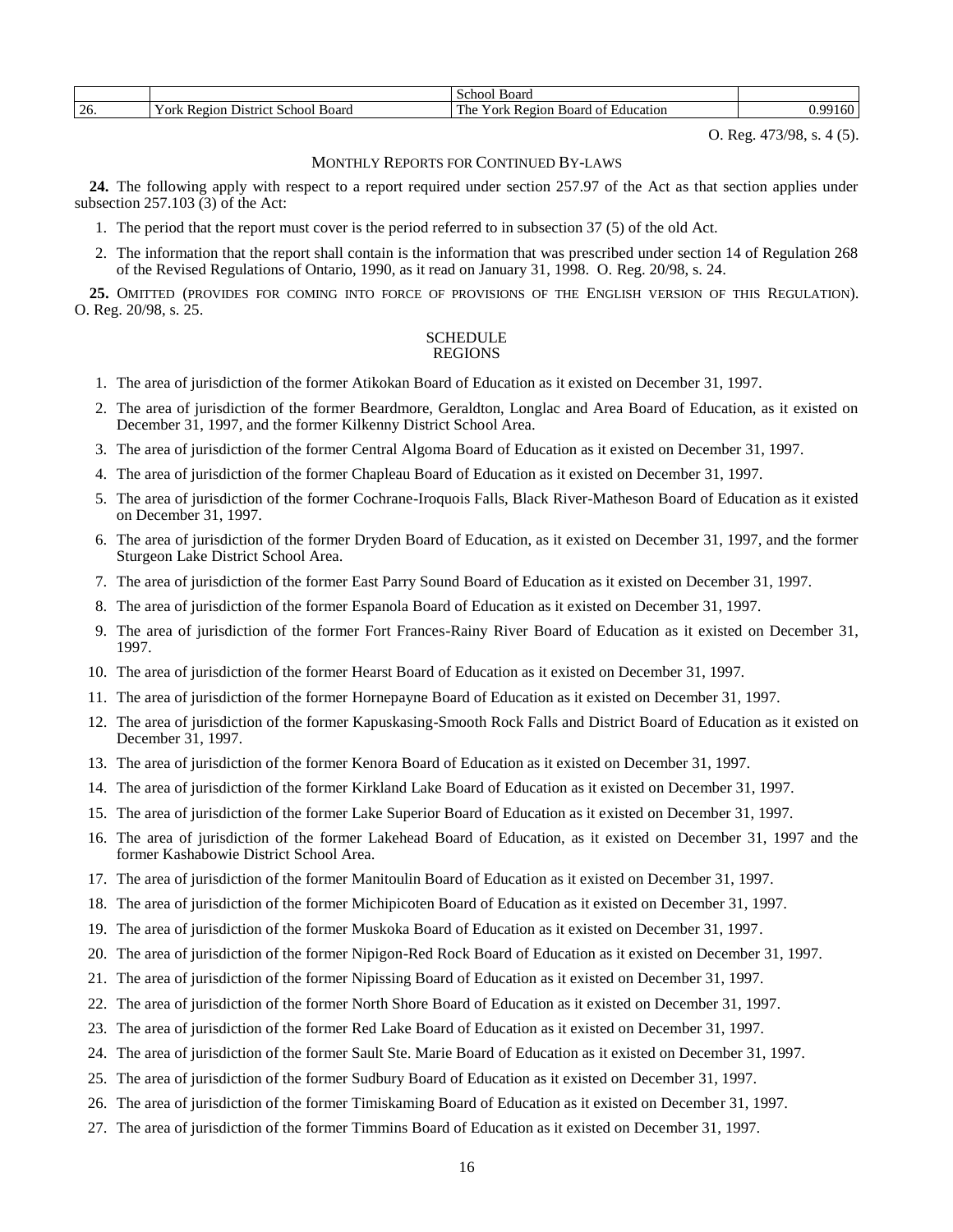- 28. The area of jurisdiction of the former West Parry Sound Board of Education as it existed on December 31, 1997.
- 29. The local municipality of South Algonquin.
- 30. The local municipalities of Brantford and County of Brant.
- 31. The upper-tier municipality of Bruce.
- 32. The upper-tier municipality of Dufferin.
- 33. The upper-tier municipality of Elgin and the local municipality of St. Thomas.
- 34. The upper-tier municipality of Essex and the local municipality of Pelee.
- 35. The geographic area of the Frontenac Management Board, as set out in paragraph 3.3 (b) of an Order made under section 25.2 of the *Municipal Act* on January 7, 1997 and published in *The Ontario Gazette* dated February 15, 1997, and the local municipality of Kingston.
- 36. The upper-tier municipality of Grey.
- 37. The upper-tier municipality of Haliburton.
- 38. The upper-tier municipality of Hastings, the local municipality of Belleville and the portions of the geographic area of the local municipality of Quinte West that on December 31, 1997 were included in the geographic area of the uppertier municipality of Hastings or of the former City of Trenton.
- 39. The upper-tier municipality of Huron.
- 40. The local municipality of Chatham-Kent.
- 41. The upper-tier municipality of Lambton.
- 42. The upper-tier municipality of Lanark and the local municipality of Smiths Falls.
- 43. The upper-tier municipality of Leeds and Grenville and the local municipalities of Brockville, Gananoque and Prescott.
- 44. The upper-tier municipality of Lennox and Addington.
- 45. The upper-tier municipality of Middlesex.
- 46. The upper-tier municipality of Northumberland, the local municipality of Clarington and the portion of the geographic area of the local municipality of Quinte West that on December 31, 1997 was included in the geographic area of the upper-tier municipality of Northumberland.
- 47. The upper-tier municipality of Oxford.
- 48. The upper-tier municipality of Perth and the local municipalities of St. Marys and Stratford.
- 49. The upper-tier municipality of Peterborough and the local municipality of Peterborough.
- 50. The upper-tier municipality of Prescott and Russell.
- 51. The local municipality of County of Prince Edward.
- 52. The upper-tier municipality of Renfrew and the local municipality of Pembroke.
- 53. The upper-tier municipality of Simcoe and the local municipalities of Barrie and Orillia.
- 54. The upper-tier municipality of Stormont, Dundas and Glengarry and the local municipality of Cornwall.
- 55. The local municipality of Kawartha Lakes.
- 56. The upper-tier municipality of Wellington and the local municipality of Guelph.
- 57. The upper-tier municipality of Durham, except for the local municipality of Clarington.
- 58. The local municipality of Haldimand County.
- 59. The local municipality of Norfolk County.
- 60. The upper-tier municipality of Halton.
- 61. The local municipality of Hamilton.
- 62. The portion of the upper-tier municipality of Niagara that on December 31, 1997 was the school division of The Lincoln County Board of Education.
- 63. The portion of the upper-tier municipality of Niagara that on December 31, 1997 was the school division of The Niagara South Board of Education.
- 64. The local municipality of Ottawa.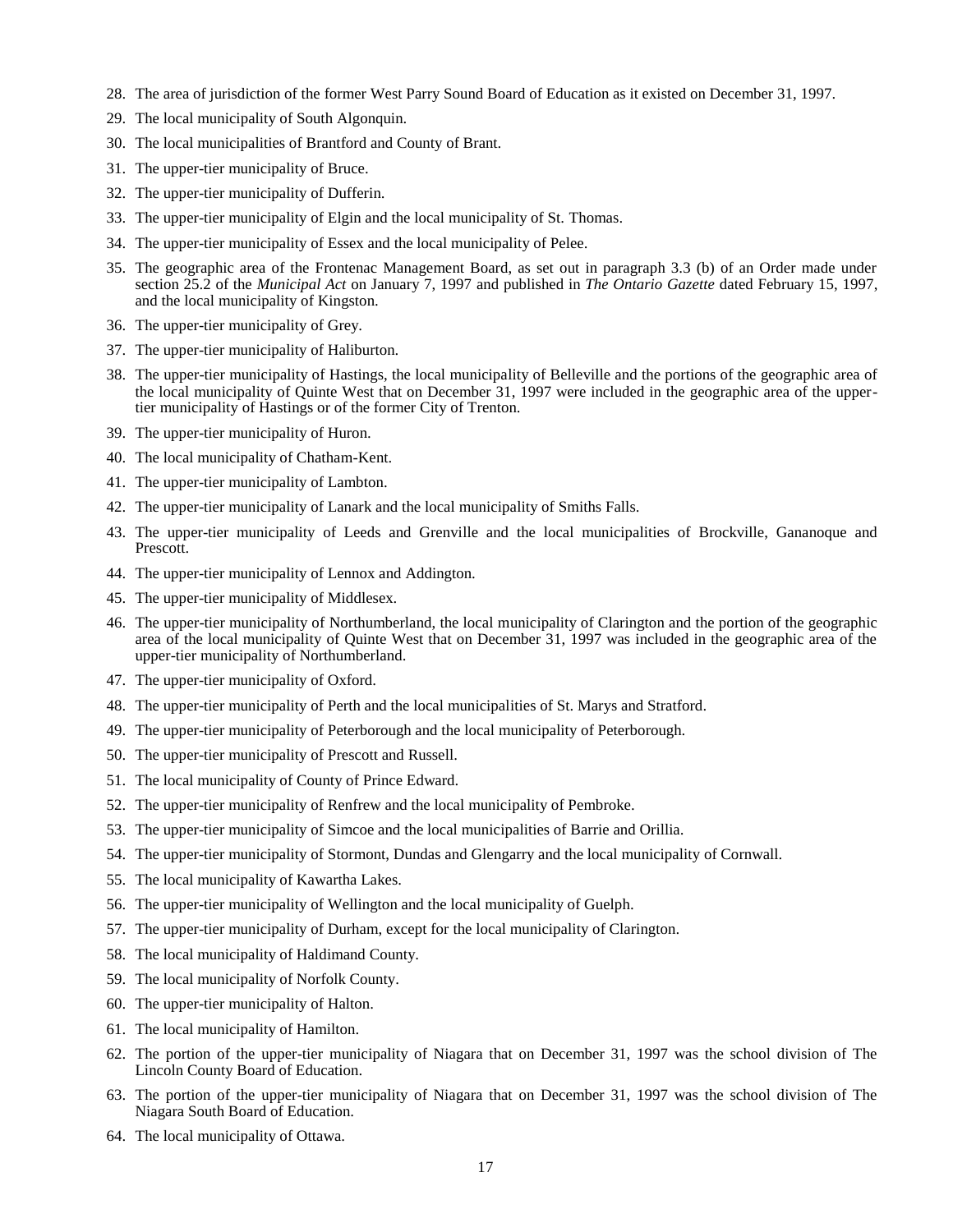- 65. The upper-tier municipality of Peel.
- 66. The upper-tier municipality of Waterloo.
- 67. The upper-tier municipality of York.
- 68. The local municipality of London.
- 69. The local municipality of Toronto.
- 70. The local municipality of Windsor.
- 71. REVOKED: O. Reg. 95/02, s. 11 (5).
- 72. REVOKED: O. Reg. 95/02, s. 11 (5).

O. Reg. 20/98, Sched.; O. Reg. 95/02, s. 11.

[Français](http://www.ontario.ca/fr/lois/reglement/980020)

[Back to top](#page-2-2)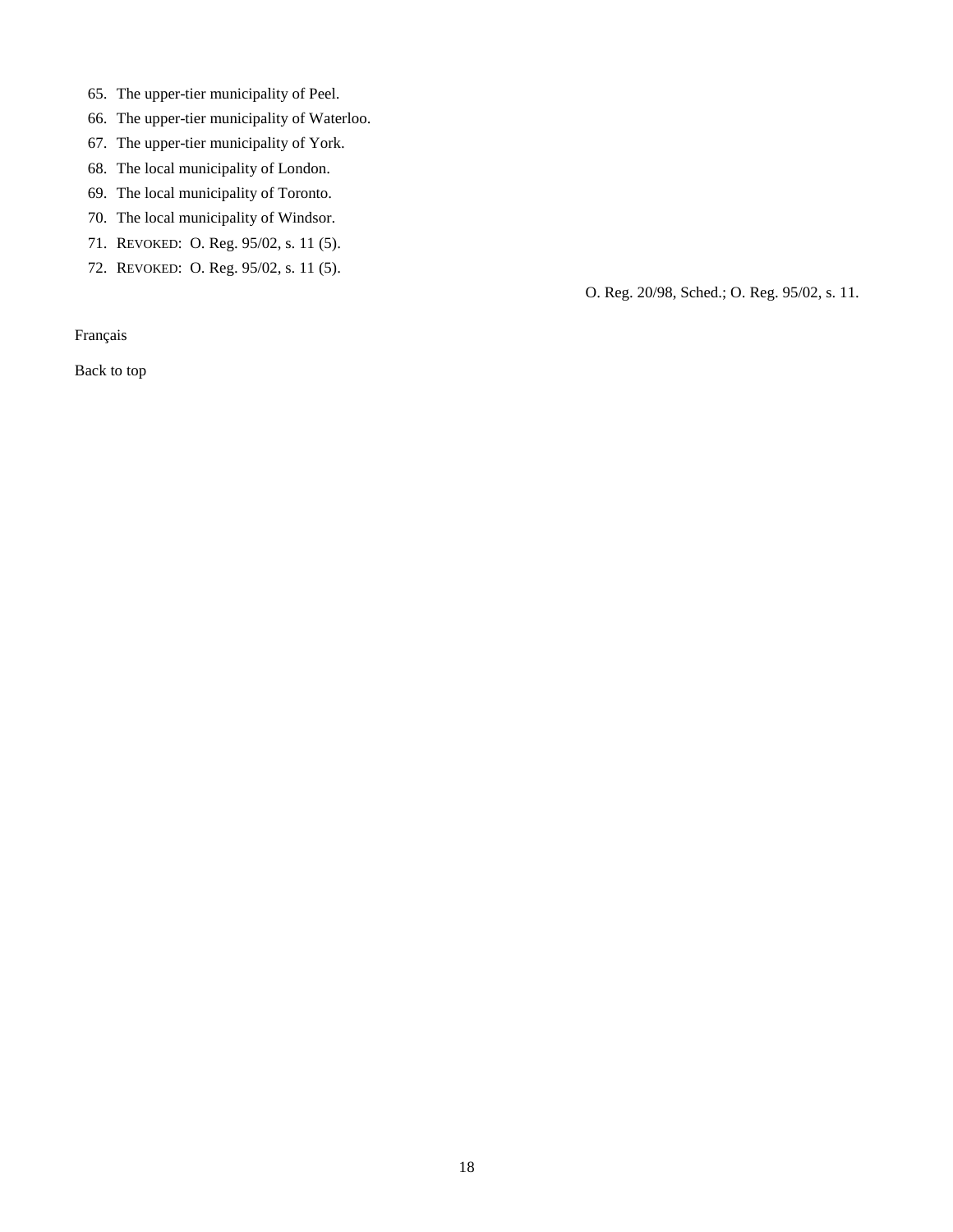## **Proposal Details**

The *More Homes, More Choice Act, 2019* received Royal Assent on June 6, 2019. Schedule 4 of that Act amends the *Education Act* to require school boards to provide notice to the Minister of Education if the board plans to acquire or expropriate land. The Minister would be authorized to reject the board's proposal.

The amendments to the *Education Act* will also allow school boards, subject to the approval of the Minister, to enter into Localized Education Development Agreements to allow a land owner to provide a lease, real property or other prescribed benefit to be used by the school board in place of paying EDCs. The amendments will also allow boards, subject to the approval of the Minister, to allocate EDCs towards alternative projects, which are projects, leases or other prescribed measures that would address the board's needs for pupil accommodation.

Changes to Ontario Regulation 20/98 (Education Development Charges – General) made under the *Education Act* are being proposed to support the amendments to the *Education Act* made through the *More Homes, More Choice Act, 2019*. Other changes are also being proposed to the regulation that relate to the process of passing an EDC by-law and determining EDC rates.

## **1. Rate Increase Restrictions**

Currently, annual increases to education development charges are restricted to:

- Residential: increases of 5% or \$300 per unit (whichever is greater)
- Non-residential: increases of 5%

## *Proposed Content:*

 Non-residential: annual increases of 5% or \$0.10 per square foot (whichever is greater)

## **2. Notice of Public Meetings**

Under the *Education Act,* school boards must hold at least one public meeting prior to passing an EDC by-law. Boards are required to provide notice at least 20 days prior to the meeting.

## *Proposed Content:*

The proposed regulation would specify details of the notice of the public meeting, which would include:

- Location of the meeting,
- Time and date of the meeting,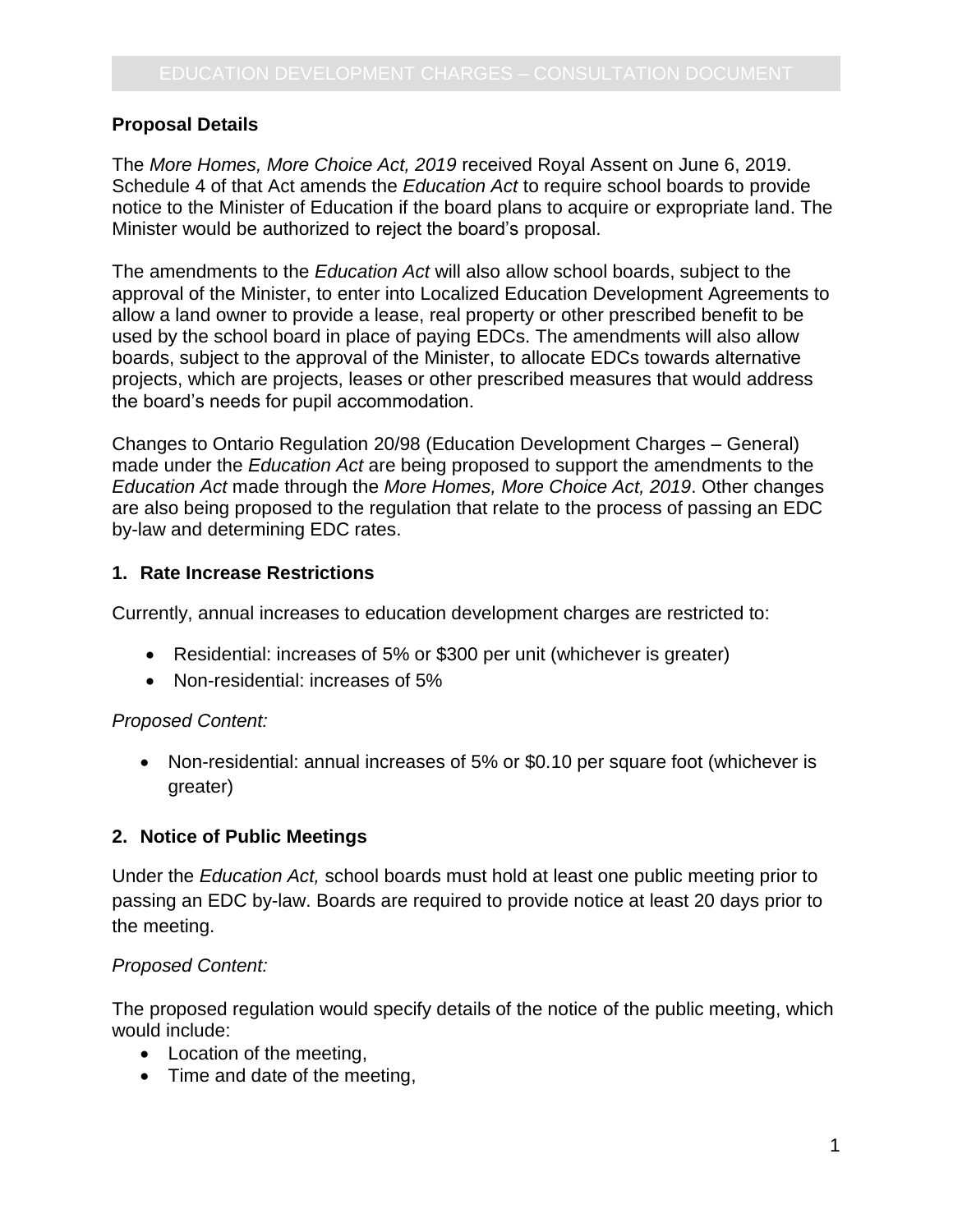- A statement to the public indicating that the school board is accepting Alterative Projects and Localized Education Development Agreements proposals for consideration.
- The final date by which the board will no longer accept Alterative Project and Localized Education Development Agreement proposals.

Notice of public meetings would be required to be posted on the board's website.

# **3. Existing School Space to be included in the calculation of EDCs**

Currently, school boards must include all existing school space that, in the opinion of the board, could reasonably be used to accommodate new pupils that are the result of new residential development.

# *Proposed Content:*

The proposed regulation would specify that the school board's determination of existing school spaces that could reasonably be used to accommodate new pupils that are the result of new residential development would be subject to the Minister's approval.

# **4. Changes to an Alternative Project**

Under the amendments to the *Education Act,* school boards will be required to notify the Minister of Education if it is proposing changes to an Alternative Project after the project has been approved by the Minister.

## *Proposed Content:*

It is proposed that school boards provide notice to the Minister at least 60 days prior to making a change to an approved alternative project. The Minister would then have 60 days after the issuance of the notice by the board to deny the proposed change.

# **5. Education Development Charge-Exempt Institutions**

It is proposed that a variety of institutions that provide social benefits to the community would be exempt from paying education development charges.

## *Proposed Content:*

The following types of organizations would be exempt from paying EDCs:

• Long-term care homes;